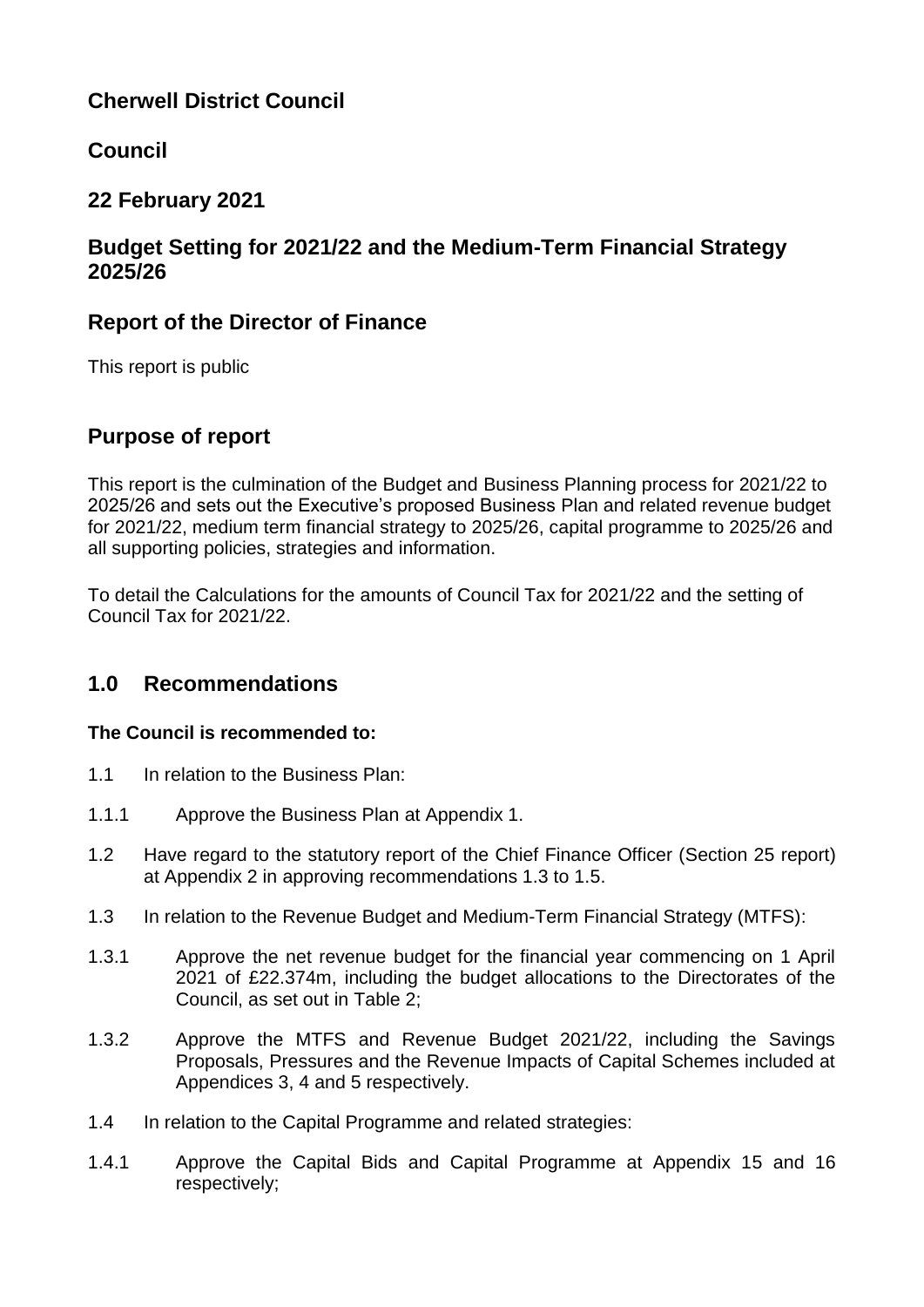- 1.4.2 Approve the Capital and Investment Strategy at Appendix 17;
- 1.4.3 Approve the Treasury Management Strategy, including the Prudential Indicators, Minimum Revenue Provision (MRP) Policy and Affordable Borrowing Limit for 2021/22 at Appendix 18;
- 1.4.4 Approve the Property Investment Strategy at Appendix 19.
- 1.5 In relation to reserves:
- 1.5.1 Approve the reserves policy at Appendix 12;
- 1.5.2 Approve the planned level of reserves for 2021/22 2025/26 at Appendix 14;
- 1.5.3 Approve the Chief Finance Officer's recommended minimum level of General Balances of £5m.
- 1.6 In relation to Council Tax:
- 1.6.1 Approve an increase in the Basic Amount of Council Tax for Cherwell District Council for the financial year beginning on 1 April 2021 of £5, resulting in a Band D charge of £138.50 per annum;
- 1.6.2 Note that on 4 January 2021 Executive approved Cherwell District Council's calculated Council Tax Base for 2021/22:
	- a) for the whole Council area as 55,615.9 [item T in the formula in Section 31B of the Local Government Finance Act 1992, as amended by sections 72 to 79 of the Localism Act 2011 ("the 1992 Act")]; and
	- b) for dwellings in those parts of its area to which a Parish Precept relates as in the attached Appendix 22.
- 1.6.3 That the Council Tax requirement for the Council's own purposes for 2021/22 (excluding Parish Precepts and Special Expenses) is £7,702,802.
- 1.6.4 That the following amounts be calculated for the year 2021/22 in accordance with Sections 31 to 36 of the 1992 Act:
	- a) £115,532,120 being the aggregate of the amounts which the Council estimates for the items set out in Section 31A(2) of the 1992 Act, taking into account all precepts issued to it by Parish Councils and any additional special expenses;
	- b) £102,378,407 being the aggregate of the amounts which the Council estimates for the items set out in Section 31A (3) of the 1992 Act;
	- c) £13,153,713 being the amount by which the aggregate at 1.6.4(a) above exceeds the aggregate at 1.6.4(b) above, calculated by the Council, in accordance with Section 31A(4) of the 1992 Act, as its Council Tax requirement for the year (Item R in the formula in Section 31B of the 1992 Act);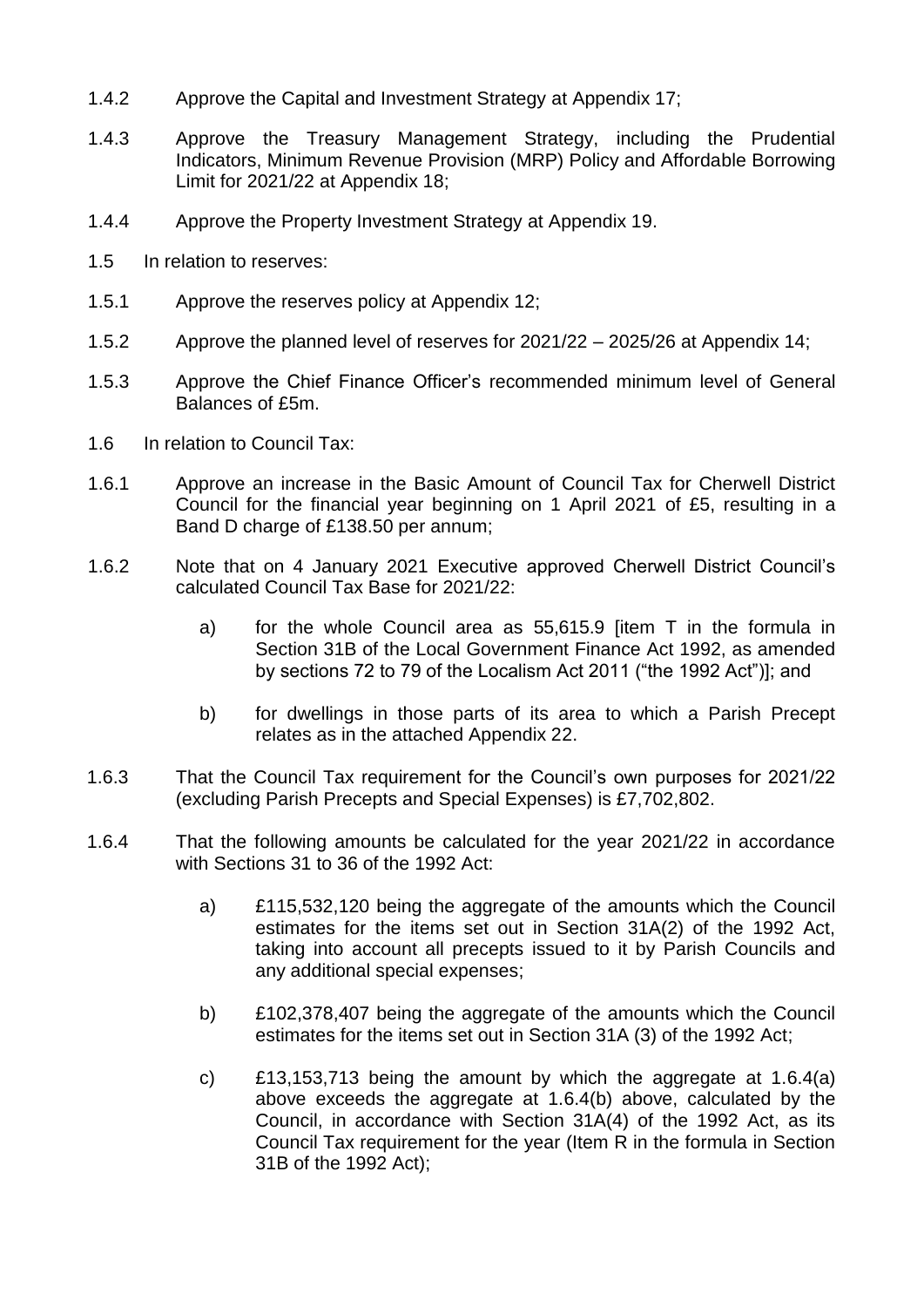- d) £236.51 being the amount at 1.6.4(c) above (Item R), all divided by Item T (1.6.2(a) above), calculated by the Council, in accordance with Section 31B of the 1992 Act, as the basic amount of its Council Tax for the year (including Parish Precepts and Special Expenses);
- e) £5,450,911 being the aggregate amount of all special items (Parish Precepts and Special Expenses) referred to in Section 34(1) of the 1992 Act as per the attached Appendix 22;
- f) £138.50 being the amount at 1.6.4(d) above less the result given by dividing the amount at 1.6.4(e) above by Item T(1.6.2(a) above), calculated by the Council, in accordance with Section 34(2) of the 1992 Act, as the basic amount of its Council Tax for the year for dwellings in those parts of its area to which no Parish Precept or special item relates.;
- 1.6.5 It be noted that for the year 2021/22 the Oxfordshire County Council and the Police and Crime Commissioner for Thames Valley have issued precepts to the Council, in accordance with Section 40 of the 1992 Act, for each category of dwellings in the Council's area as indicated below :

| <b>Valuation</b><br><b>Band</b> | <b>Oxfordshire County</b><br><b>Council</b> | <b>Police and Crime</b><br><b>Commissioner for</b><br><b>Thames Valley</b> |
|---------------------------------|---------------------------------------------|----------------------------------------------------------------------------|
|                                 | £                                           | £                                                                          |
| A                               | 1,048.74                                    | 154.19                                                                     |
| в                               | 1,223.53                                    | 179.88                                                                     |
| С                               | 1,398.32                                    | 205.58                                                                     |
| D                               | 1,573.11                                    | 231.28                                                                     |
| E.                              | 1,922.69                                    | 282.68                                                                     |
| F                               | 2,272.27                                    | 334.07                                                                     |
| G                               | 2,621.85                                    | 385.47                                                                     |
| н                               | 3,146.22                                    | 462.56                                                                     |

- 1.6.6 The Council, in accordance with Sections 30 and 36 of the 1992 Act, hereby sets the amounts shown in Appendix 23 as the amounts of Council Tax for the year 2021/22 for each part of its area and for each of the categories of dwellings;
- 1.6.7 That the Council's basic amount of Council Tax for 2021/22 is not excessive in accordance with principles approved under Section 52ZB of the 1992 Act;
- 1.7 In relation to the Pay Policy Statement:
- 1.7.1 The in fulfilment of the requirements of Sections 38-43 of the Localism Act 2011, the Pay Policy Statement be approved at Appendix 20.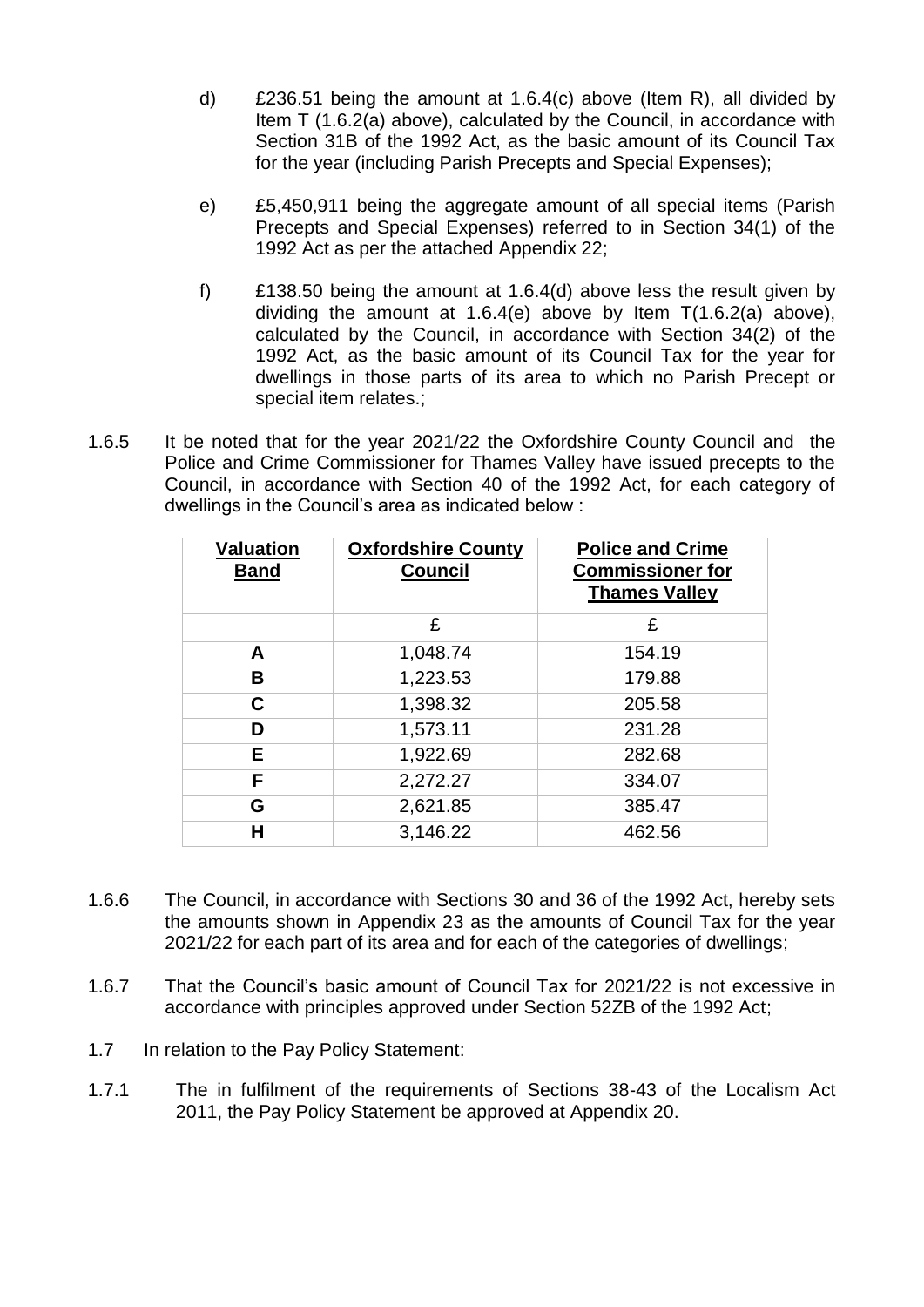# **2.0 Introduction**

- 2.1 This report sets out Executive's proposed Business Plan, Revenue Budget Strategy and the Capital & Investment Strategy. Alongside this, the report also sets out the Council Tax Calculations for 2021/22.
- 2.2 The Executive's Business Plan and revenue and capital budget proposals take into consideration the latest information on the council's financial position outlined in this report and comments from the Budget Planning Committee meetings on 15 December 2020 and 5 January 2021. Comments from the Budget Planning Committee are included as Appendix 9 to this report. In finalising the proposals, the Executive has also taken into consideration feedback from the public consultation on the Business Plan priorities, revenue budget proposals and council tax increase. An analysis of the responses to the consultation accompanies the budget proposals at Appendix 8.
- 2.3 Recent announcements from Government have confirmed that the significant changes to the way they fund local authorities over the medium term has been delayed. The latest indications are that those changes will begin to take effect from 2022/23. All the information and intelligence received indicates that this will present CDC with a substantial financial challenge over the medium term, which the Council needs to prepare for as it sets the budget for 2021/22.
- 2.4 Following a period of consultation, the Final Local Government Finance Settlement for 2021/22 was published on 4 February 2021. There are no changes from the Provisional Local Government Finance Settlement published on Thursday 17 December 2020. The details can be found here:

[https://www.gov.uk/government/collections/final-local-government-finance](https://www.gov.uk/government/collections/final-local-government-finance-settlement-england-2021-to-2022)[settlement-england-2021-to-2022](https://www.gov.uk/government/collections/final-local-government-finance-settlement-england-2021-to-2022)

- 2.5 The impact for CDC of this one-year settlement can be summarised as follows:
	- Essentially a "roll-forward" of funding
	- Confirmation that Council Tax can be raised by 2% or £5, whichever is greater (for CDC this is £5)
	- That New Homes Bonus legacy payments from 2018/19 and 2019/20 will be fully funded.
	- That a one-year only New Homes Bonus award for 2021/22 has been allocated to CDC
- 2.6 The settlement was broadly as expected following announcements in the Spending Review announced on 25 November 2020. CDC had built its financial models on the indicative information provided at that point. The Government has also provided a one-off Lower Tier Services grant to ensure that CDC will not have a reduction in resources from Government in 2021/22.
- 2.7 Additionally, the settlement confirmed that the Council will receive a number of oneoff grants for financial support relating to COVID-19. The grant funding received by the Council is set out in Table 1.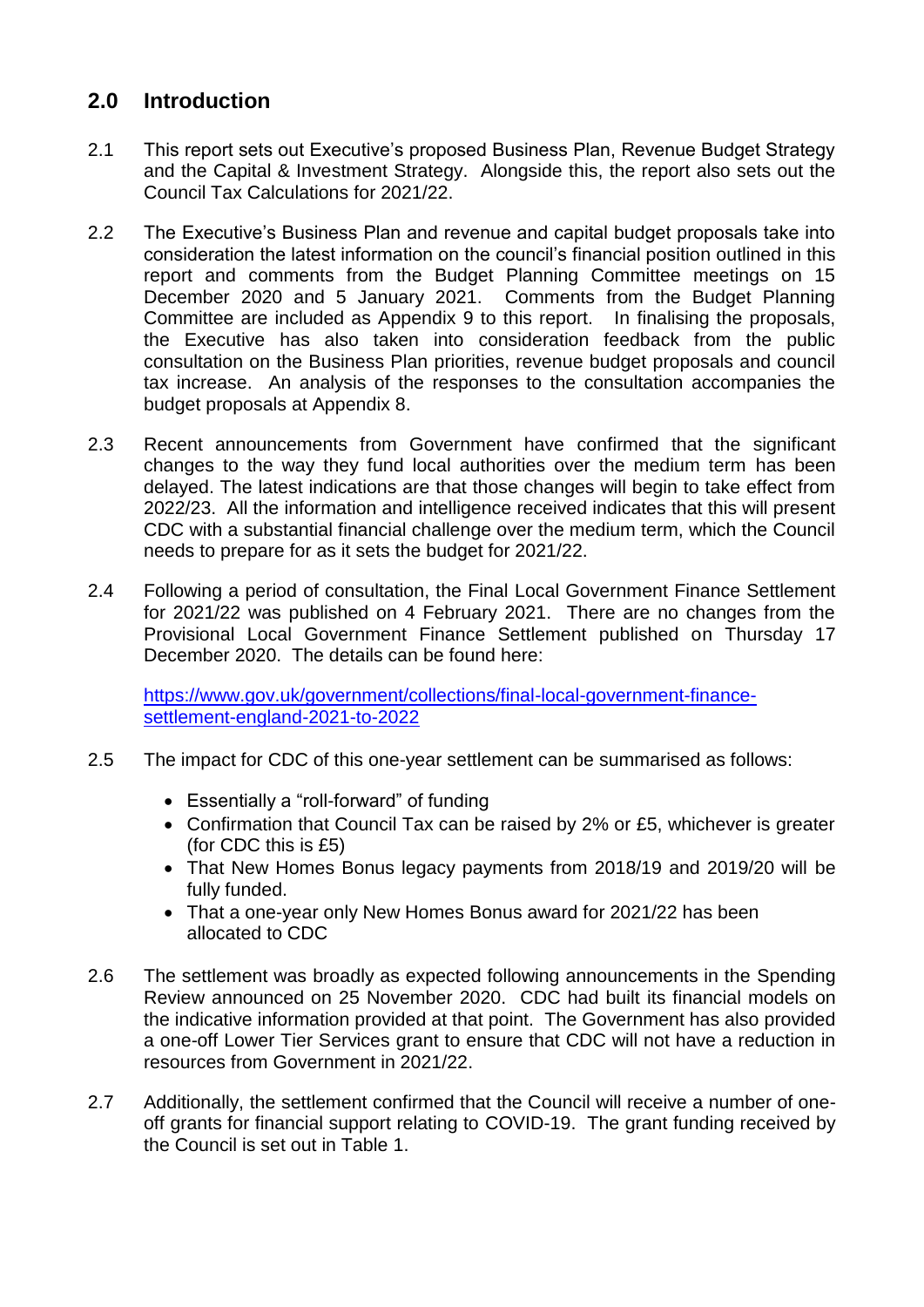Table 1 – COVID-19 Funding

| Grant                            | £000  |
|----------------------------------|-------|
| <b>General COVID-19 Grant</b>    |       |
| <b>Local Council Tax Support</b> | '159. |
| Total Grants for 2021/22         | (87   |

Additionally, there will be compensation for losses in fees and charges income for the period to 30 June 2021 and 75% compensation for irrecoverable business rates and council tax losses from 2020/21. However, the Government is still consulting on how this funding will be allocated and so this has not been factored into the budget. It is likely that the calculation will require outturn information which will not be available until May 2021.

- 2.8 In order to support the Council with its task of approving the budget for 2021/22 this report explains and explores the impacts of the various building blocks that make up the final budget of the Council including:
	- estimated impact of the financial outturn for the Council for 2020/21
	- cost of the services that we provide
	- commercial activity and income
	- financing the Council (borrowing and investments)
	- inflationary and other price change impacts
	- budget proposals (savings and pressures)
	- capital investment proposals
	- reserves and the use of reserves to support the budget
	- an assessment of the financial resilience of the Council
	- national funding assumptions for future years and the medium-term funding gap
- 2.9 This report will set out the Business Plan for 2021/22 and show how each of the above elements support the development of the delivery of the plan by setting a budget for 2021/22, the longer term MTFS, and will then summarise the next steps that will allow the Council to consider, approve and set balanced budgets over the MTFS period.

## **3.0 Report Details**

## **3.1 Business Plan**

- 3.1.1 Each year the Council reviews and updates its annual Business Plan, setting out the priorities and high-level objectives for the year ahead as found in Appendix 1.
- 3.1.2 The Business Plan informs the development of the annual budget and the operational Service Plans for the delivery of all Council services. The Service Plans will set out the activities that each service will undertake to deliver against the priorities set out in the Business Plan. Ultimately, these activities will be reflected in the individual objectives of employees providing a clear 'golden thread' through the organisation for the delivery of the Council's priorities.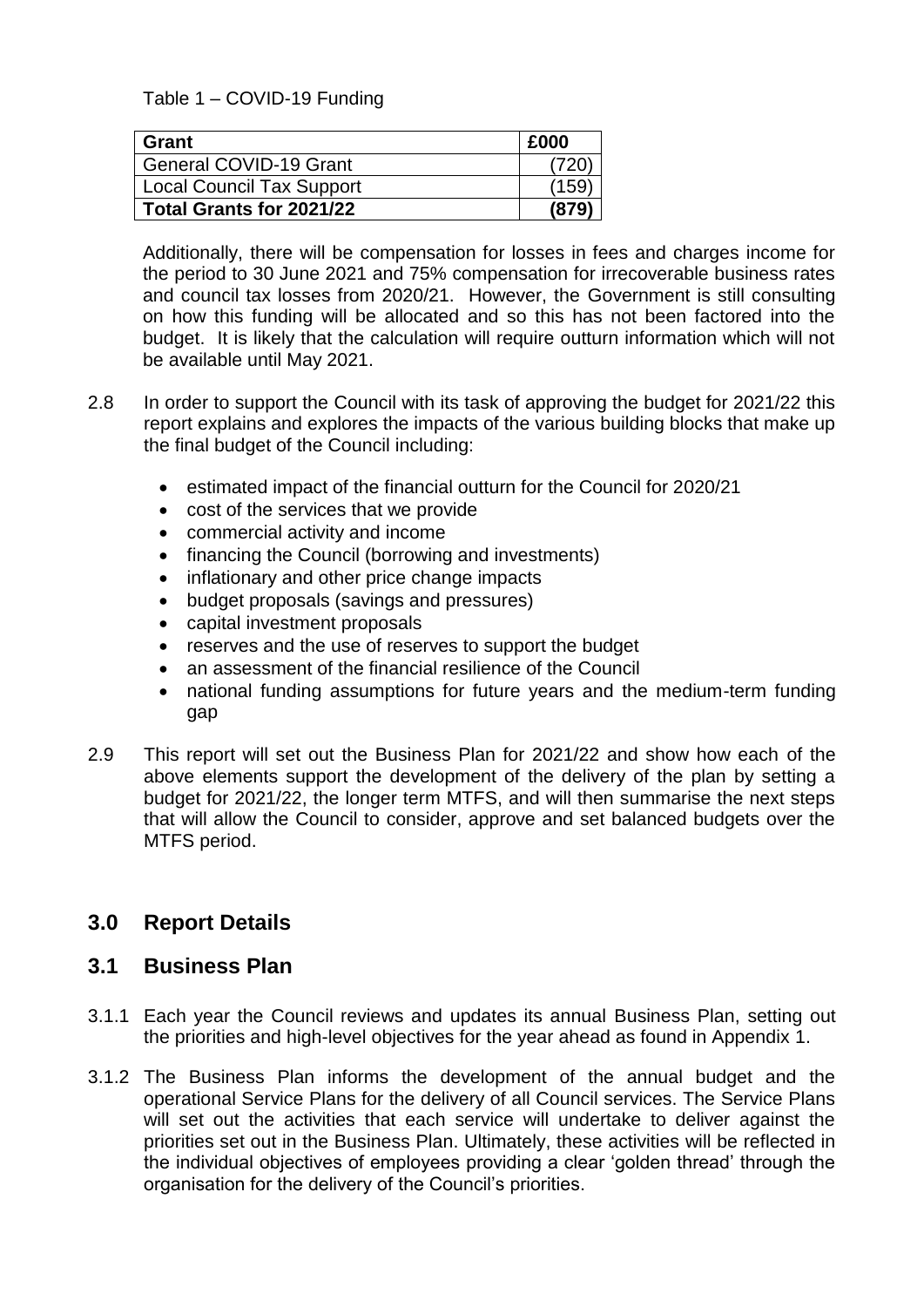- 3.1.3 This year the Business Plan has had a 'light touch refresh' in line with the budget setting process outlined above. The four strategic priorities are as outlined below:
	- o **Housing that meets your needs;**
	- o **Leading on environmental sustainability;**
	- o **An enterprising economy with strong and vibrant local centres;**
	- o **Healthy, resilient and engaged communities.**
- 3.1.4 Housing that meets your needs re-emphasises this Council's commitment to making sure its residents all have the opportunity to access housing that is suitable for them, whether this is through the delivery of affordable housing, improving standards in the private rented sector, preventing homelessness, supporting the most vulnerable in its communities or through innovative housing schemes and delivery of the Local Plan.
- 3.1.5 Leading on environmental sustainability builds on the Council's commitment to be carbon neutral by 2030 in addition to focusing on the priorities of its residents including maintaining and improving its waste and recycling services which are already highly regarded by residents. Promoting the Green economy and its natural environment along with its built heritage are also the Council's priorities. Climate action is a key focus for the council, transforming the organisation to deliver its carbon neutral commitments.
- 3.1.6 A strong and thriving economy has long been a priority of the Council, with a strong track record of supporting businesses and investing in its town centres which is a key priority for its residents. An enterprising economy with strong and vibrant local centres, reinforces this commitment for Cherwell to be a district where business can thrive and grow.
- 3.1.7 The wellbeing of its residents and communities has always been a priority for this Council. The healthy, resilient and engaged communities priority retains its focus on ensuring residents and communities are as active and healthy as possible. CDC continues to promote community development with existing and new communities and that communities remain safe places to live. The new Including Everyone strategy reflects the enhanced focus on reducing in equalities and providing greater support to the most vulnerable in our society. This year we have seen the impact that COVID-19 has had on local communities and it is recognised that this impact has been felt differently. The Black Lives Matter movement was a standout feature of last year, and it was a reminder for public bodies everywhere of the need to renew their commitment to reflecting local communities and celebrating their diversity. By making responsible choices now and moving to a sustainable footing, CDC can keep supporting the district's recovery from COVID-19 and continue working to make Cherwell a healthier and more prosperous place to live and work.
- 3.1.8 The four priorities are supported by seven themes that shape and influence the work of every service across the Council and reflect local priorities and the national context:
	- **Customers -** To deliver high quality, accessible and convenient services that are right first time.
	- **Healthy Places -** Working collaboratively to create sustainable, thriving communities that support good lifestyle choices.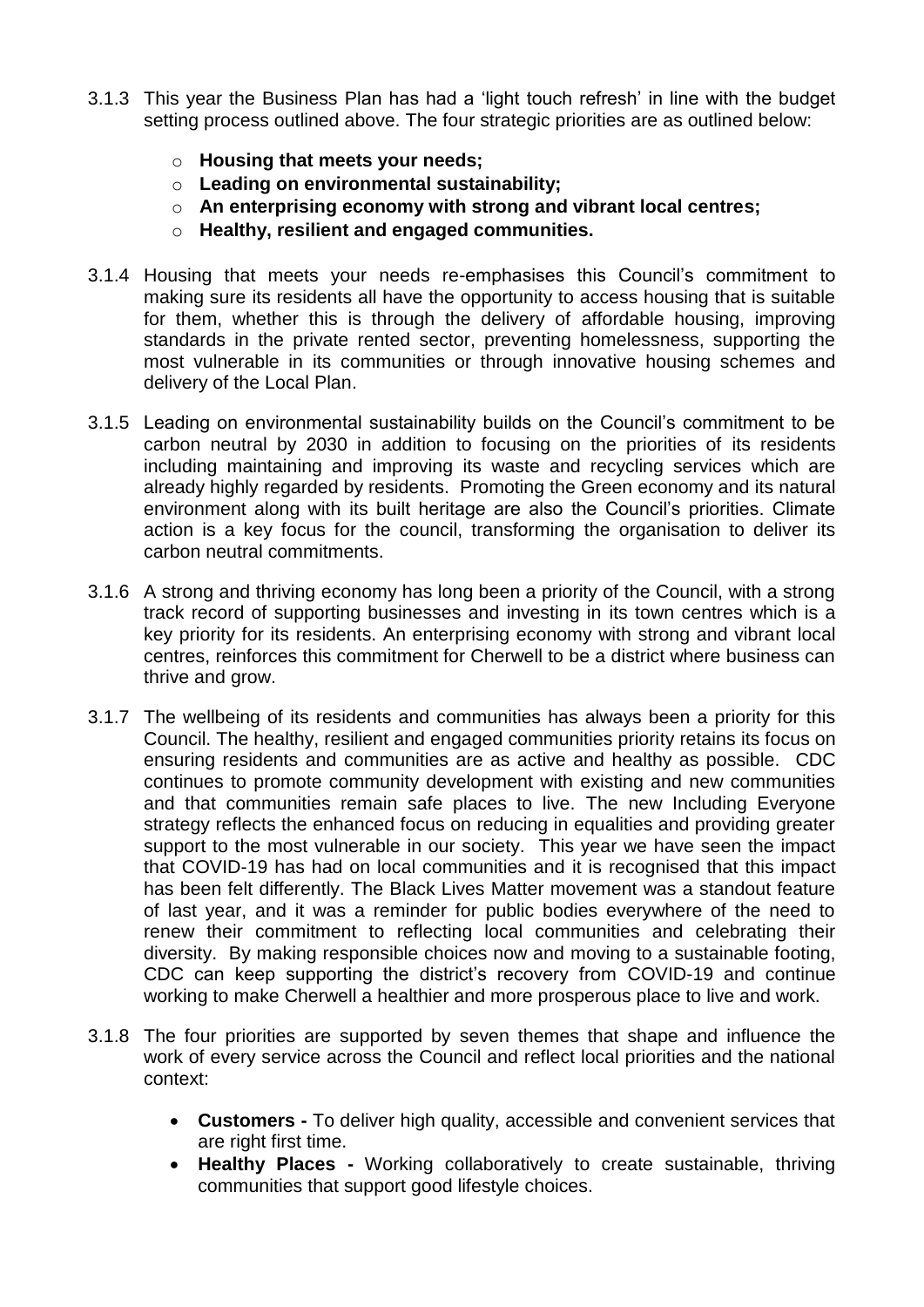- **Partnerships**  Working with partners to improve the services we provide for our residents and communities.
- **Continuous Improvement** Making the best use of our resources and focusing on improvement, innovation and staff development to maintain and enhance services.
- **Climate Action** transforming our organisation to deliver its carbon neutral commitments.
- **Including Everyone** Our Equalities, Diversity and Inclusion framework outlines how we are seeking to create a more inclusive community, services and workplace in Cherwell.
- **COVID-19 Recovery Strategy** Working with partners in the health and voluntary sectors to help our local businesses and residents respond to the challenges of the COVID-19 pandemic and supporting our communities to recover from the longer term social and economic impacts.
- 3.1.9 The service plans, operational plans detailing performance measures and outcomes are captured as part of the 2021/22 performance management framework and will link to the Council's Leadership Risk Register. The Council will report on progress against the Business Plan to Executive on a monthly basis through the Performance, Risk and Finance report. Leadership risks will also be linked to the corporate priorities.
- 3.1.10 The Business Plan has been discussed with Executive Members and was reviewed by the Overview and Scrutiny Committee on 12 January 2021.

# **3.2 Chief Finance Officer's Statutory Report**

3.2.1 Under Section 25 of the Local Government Act 2003, the Chief Finance Officer is required to report on the robustness of the estimates made in determining the council tax requirement and on the adequacy of the proposed financial reserves. This assessment is set out in Appendix 2 of the report. Council is required to have regard to this report in making their decisions on the budget.

# **3.3 Revenue Budget Strategy**

## **Financial Outturn 2020/2021**

- 3.3.1 The Budget Planning Committee and the Executive regularly review the forecast outturn as part of the Performance, Risk and Finance report. In addition to the social and economic impacts of COVID-19, the pandemic has had a significant impact on the 2020/21 budget.
- 3.3.2 The pandemic has required local authorities to make rapid adjustments to meet new demands and to step up work in critical frontline services. Cherwell District Council, as well as the other councils across Oxfordshire, have led communities through the coronavirus lockdown by creating new services and adapting existing services including the shielding of vulnerable residents, adult social care, emergency planning and public health response and ensuring schools are kept open for vulnerable children and those of key workers.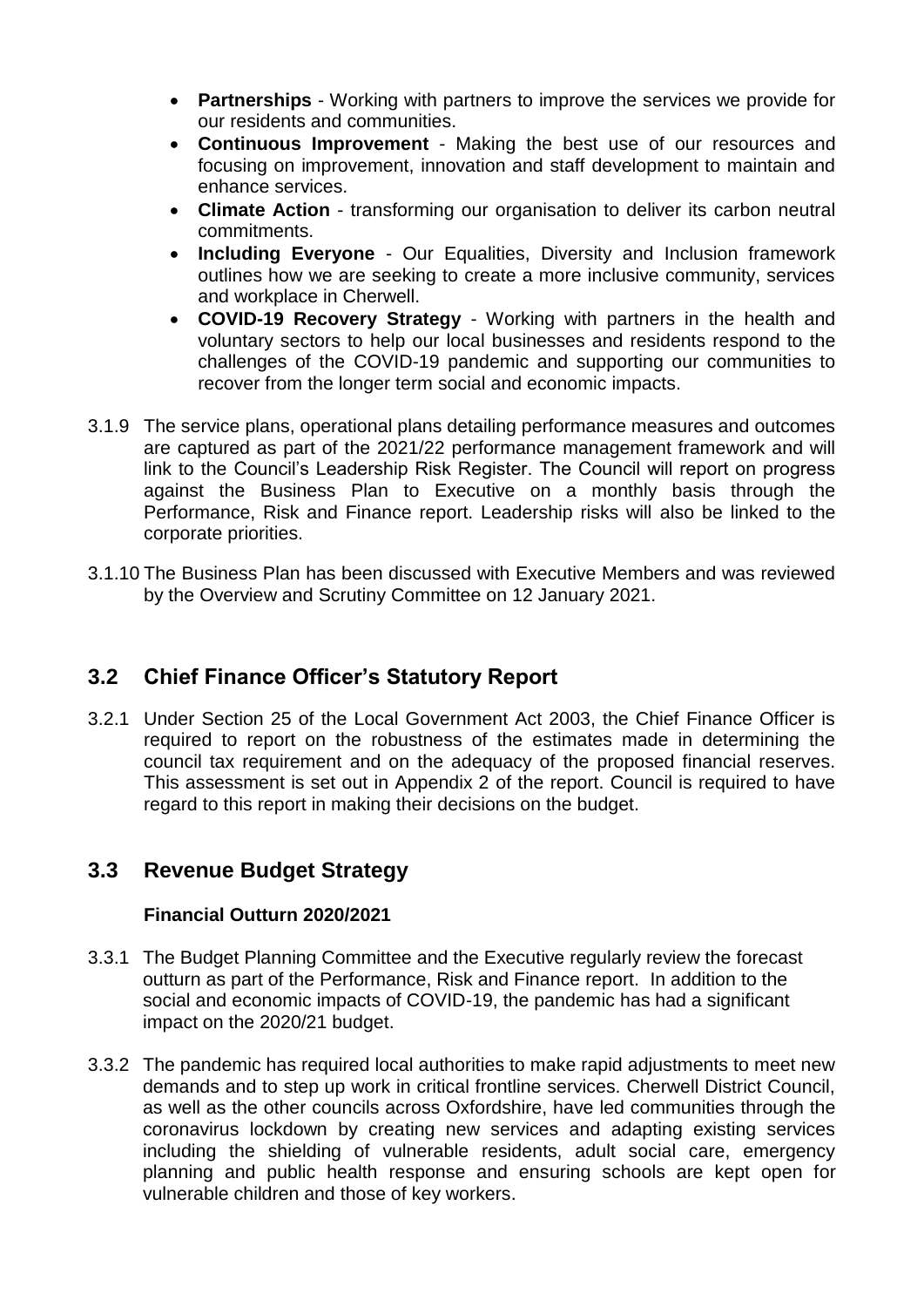- 3.3.3 These new and increased demands have resulted in significant additional expenditure. At the same time, council income streams – from car parking to planning fee income – have been severely damaged by the lockdown and the impact on the local economy. Additional funding has been provided from central Government to help councils with the financial impact of COVID-19; however, this does not match our projected additional expenditure and loss of income and does not address potential increases in demand on Council services as lockdown measures are eased.
- 3.3.4 Therefore, at its meeting on 6 July 2020, the Executive asked Officers to address the potential overspend arising from COVID-19. A revised budget addressing the risk of overspend, reflecting the additional costs incurred by the Council in the response phase to the COVID-19 pandemic and the additional funding that has been received from central government was agreed by Council on 7 September 2020.
- 3.3.5 The revised budget provided a balanced budget for 2020/21 that includes budgets to meet the additional costs of COVID-19 to enable effective budget management. This was achieved by drawing savings from across all service areas, with a focus on protecting frontline services and activities that support those who are most vulnerable.
- 3.3.6 The forecast position as at 31 December 2020 based on the revised budget is an overspend of £0.4m. This has been taken into account in considering the reserves position of CDC. There are a small number of service pressures that continue to be managed by service managers who continue to try to deliver a balanced budget by the year end. Managers have considered their current operational and financial performance when considering their future year budget requirements and where necessary included growth pressures or proposed budget reductions as part of the budget setting process. These are described later in this report. The budget requirements and the changes requested by managers have been scrutinised by senior managers over a number of individual sessions allowing for challenge and consideration across the range of Council budgets. This helps to ensure the proposals align with the Council's objectives.

### **Net Cost of Services for 2021/22**

3.3.7 Having reviewed the impact of prior years' financial information, the next step in setting a budget is to consider the "Net Cost of Services" which includes the costs and income streams directly attributable to service delivery and commercial activities. Table 2 summarises the draft budget for 2021/22 by directorate.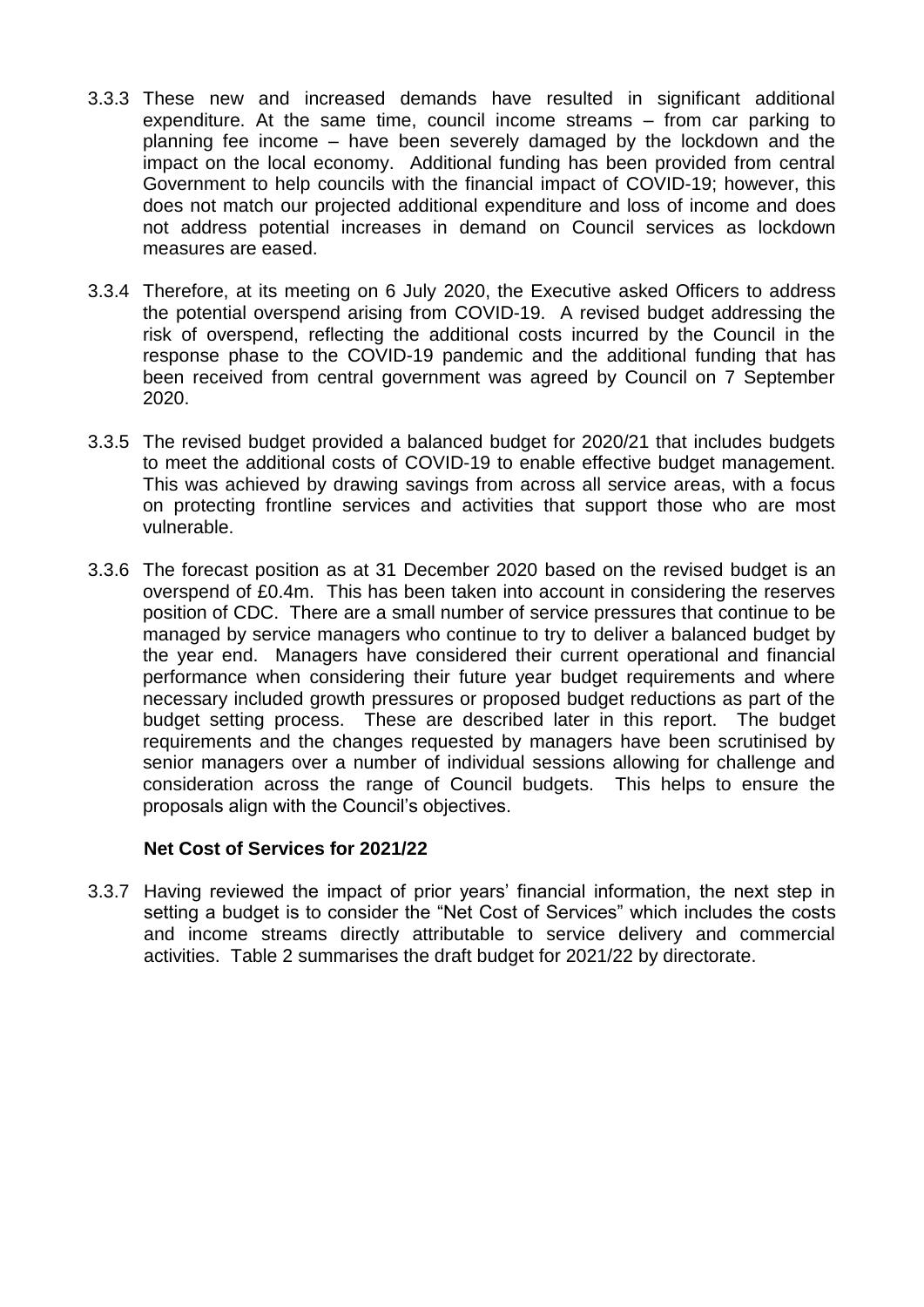Table 2: Net Cost of Services

| <b>Directorate</b>                                                     | <b>Net budget 2021/22</b><br>£000 |
|------------------------------------------------------------------------|-----------------------------------|
| <b>Adults &amp; Housing</b>                                            | 1,844                             |
| <b>Commercial Development, Assets &amp;</b><br><b>Investments</b>      | 75                                |
| <b>Customers, Organisational</b><br><b>Development &amp; Resources</b> | 5,686                             |
| <b>Environment &amp; Place</b>                                         | 6,698                             |
| <b>Public Health &amp; Wellbeing</b>                                   | 1,816                             |
| <b>Service Sub-total</b>                                               | 16,119                            |
| <b>Corporate Costs</b>                                                 | 2,768                             |
| <b>Policy Contingency</b>                                              | 3,487                             |
| <b>Net Cost of Services</b>                                            | 22,374                            |

- 3.3.8 The largest proportion of the expenditure budget is spent on staffing (46%).
- 3.3.9 Service income streams in this section include fees and charges (e.g. planning fee income, income from car parks, licences etc.), service specific grants and rental income from all council-owned properties.
- 3.3.10 A thorough review of service levels and budgets has taken place and savings identified at Appendix 3 that will allow the Council to operate within the level of resources that it anticipates will be available to it in 2021/22. Full monitoring of the savings programme will take place throughout 2021/22.

### **Commercial Property**

- 3.3.11 Whilst commercial property sits within the net costs of services it is worth reflecting on the part this plays in terms of the overall budget of the Council. The Council owns 177 properties that it uses for a number of functions including:
	- Operational assets services delivered or operated out of these properties as well as assets leased out for community activities
	- Landholdings
	- Commercial properties these properties are major drivers in the Council's economic development strategy for Cherwell and additionally are income producing.
- 3.3.12 The Council in recent years has expanded its commercial property portfolio that both supports local businesses by providing good quality properties for rent by local businesses but also to help regenerate its town centres. The Council plays a leading role in actively influencing and working in partnership with others to stimulate redevelopment of our town centres. This will continue to be an area of activity going forward as the Council continues to support recovery from COVID-19. Any surplus revenue streams generated by these properties will be available to support the rest of the Council as other funding sources reduce.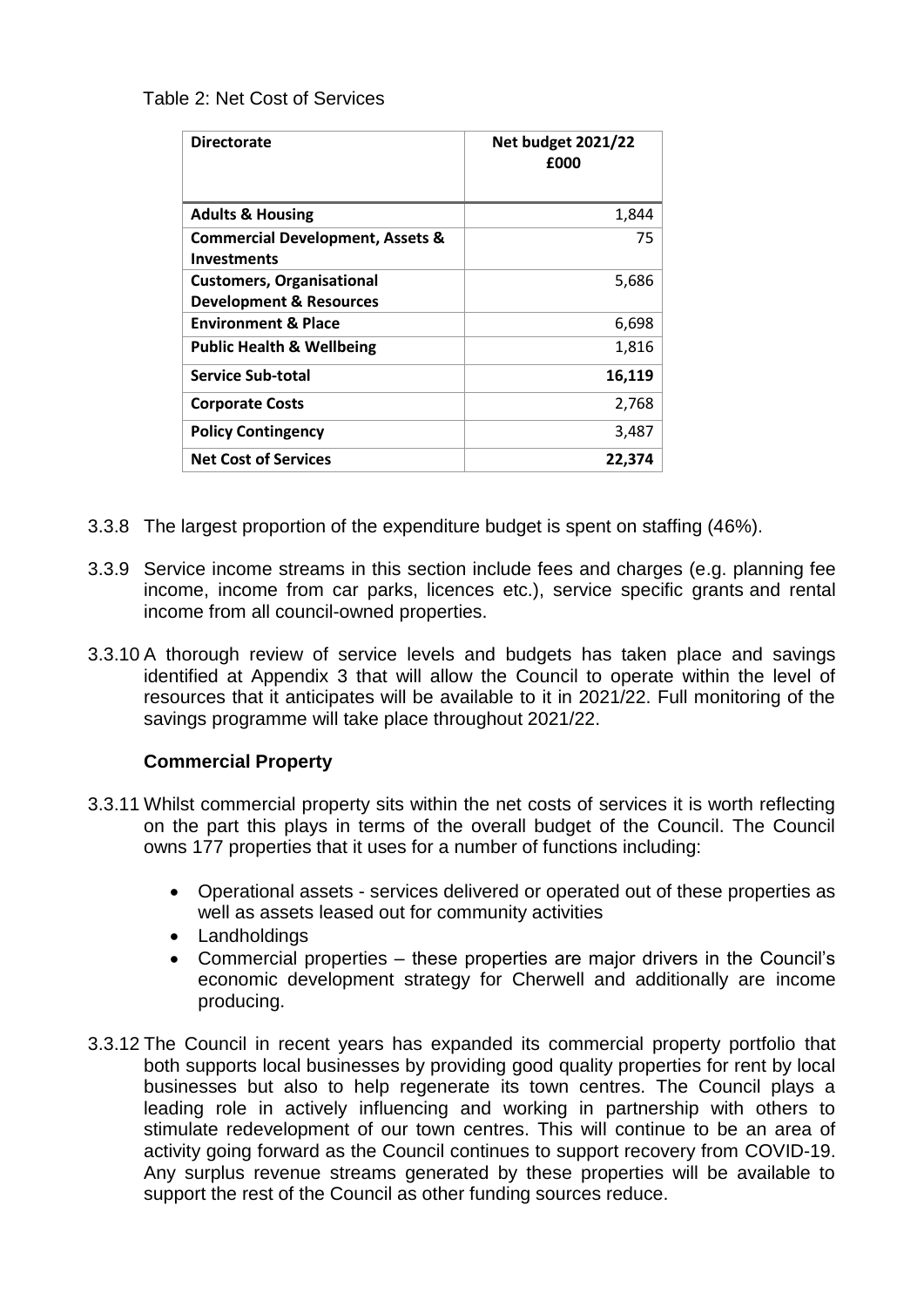3.3.13 The Investment portfolio comprises 24 properties in the following primary groupings:

- Retail properties (e.g. Castle Quay, High Street units)
- Mixed use commercial properties (e.g. Franklins House, Bridge Street)
- Industrial estate (e.g. Tramway Industrial Estate, Antelope Garage, Thorpe Estate)
- Local Centres (e.g. Bradley Arcade, Ferriston, Orchard Way, etc)
- Leisure Centres (run by Parkwood Leisure, e.g. Spiceball, Woodgreen, Bicester Ploughly Sports Centre, Kidlington Gosford)
- Car Parks (run by APCOA)
- 3.3.14 In setting the budget for 2021/22 we have considered any changes in tenancy arrangements and the budget has been set at circa £5.7m. The current value of these assets as at 31 March 2020 is £62m which gives a rate of return of 9%.

### **Budget Proposals (Inflation, Pressures, Capital Impact and Savings)**

#### **Inflation**

- 3.3.15 The Council has provided for inflation within the budget. It assumes that there will be a 0% pay award in 2021/22 (but a cost of living increase of at least £250 for those earning below £24,000), in line with Government announcements. In future years pay awards are assumed to increase at 2.5% annually. Contract inflation is expected to increase at 3% annually and income from sales fees and charges has been assumed to increase by 2% annually.
- 3.3.16 The Council has a statutory obligation under the Localism Act 2011 to undertake an annual review of its pay arrangements and to publish these making particular reference to the following:
	- The methods by which the salaries of all employees are determined
	- The detail and level of remuneration of its most senior employees, i.e. "Chief Officers" as defined by the relevant legislation
	- The detail and level of remuneration of the lowest paid employees
	- The relationship between the remuneration for highest and lowest paid employees
	- The Committee(s)/Panels responsible for ensuring the provisions set out in this statement are applied consistently throughout the Council and recommending any amendments to the full Council.
- 3.3.17 The details of this are captured in the Pay Policy Statement attached at Appendix 20. The purpose of the Statement is to provide transparency with regard to the Council's approach to setting the pay of its employees. The principles set out within the Statement are compliant with the budget proposals.

### **Directorate Budget Pressures**

3.3.18 Budget Pressures of £2.7m will be funded in 2021/22. This is a combination of £4.4m of new budget pressures being funded, less a £1.7m reduction of one-off pressures from 2020/21. The full schedule of existing and new pressures can be seen at Appendix 4. Of the £4.4m new pressures, £3.0m are held as contingency (see Table 3 below) with the balance allocated to Directorates. Table 3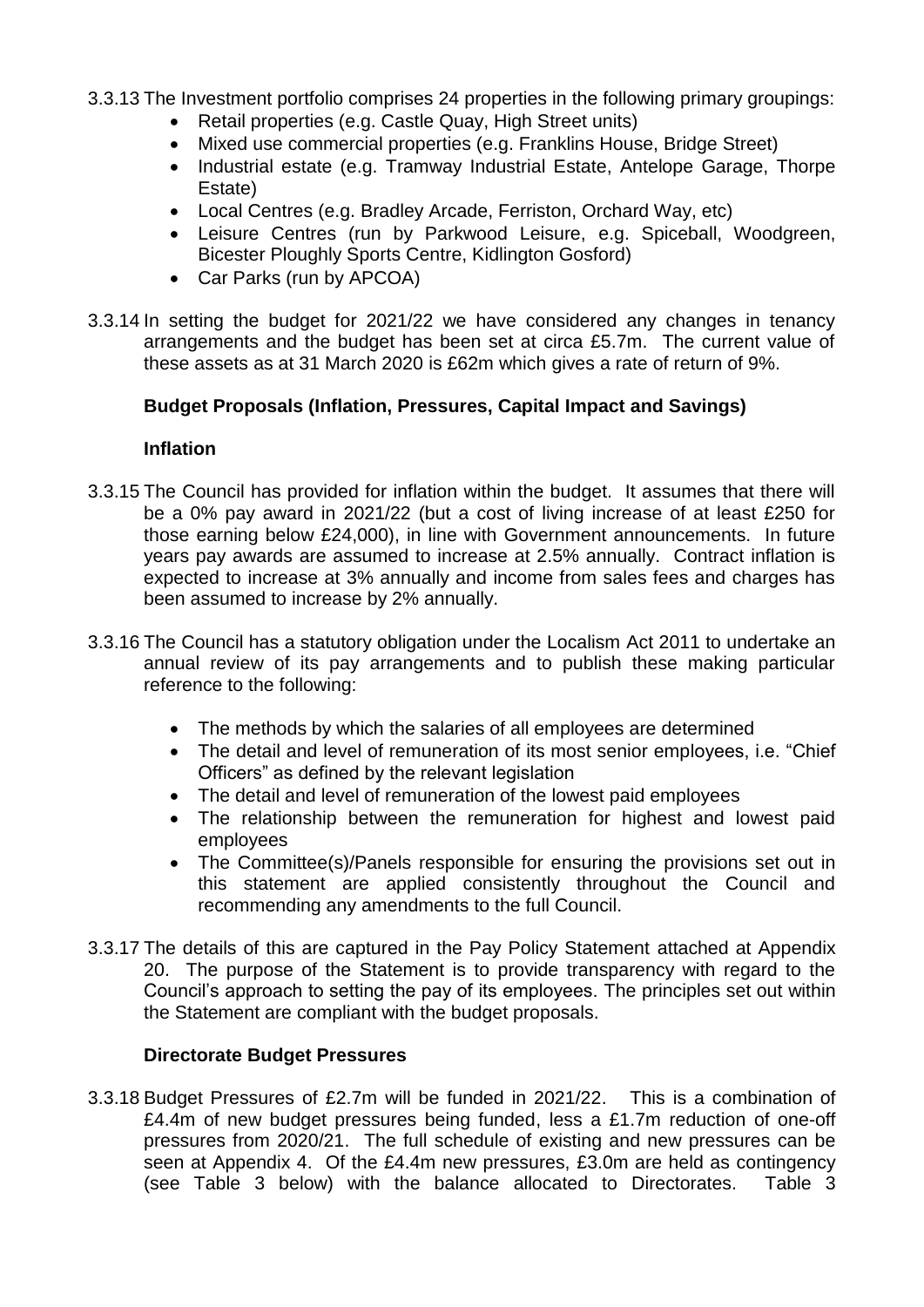summarises the Pressures which have been included within the Net Cost of Services.

Table 3: Pressures

| <b>Directorate</b>                                         | 2021/22<br>£000 | 2022/23<br>£000 | 2023/24<br>£000 | 2024/25<br>£000 | 2025/26<br>£000 | <b>Ongoing</b><br><b>Impact</b><br>£000 |
|------------------------------------------------------------|-----------------|-----------------|-----------------|-----------------|-----------------|-----------------------------------------|
| <b>Adults &amp; Housing</b>                                | (820)           | $\Omega$        | $\Omega$        | $\Omega$        | $\Omega$        | (820)                                   |
| Commercial Development,<br><b>Assets &amp; Investments</b> | 704             | (708)           | (90)            | 205             | 12              | 123                                     |
| Customers, Organisational<br>Development & Resources       | 64              | (24)            | $\Omega$        | $\Omega$        | $\Omega$        | 40                                      |
| Environment & Place                                        | 147             | (48)            | (151)           | 0               | $\mathbf{0}$    | (52)                                    |
| Public Health & Wellbeing                                  | (420)           | (52)            | (27)            | $\Omega$        | $\Omega$        | (499)                                   |
| <b>Executive Matters</b>                                   | 62              | 0               | (52)            | 0               | 0               | 10                                      |
| <b>Policy Contingency</b>                                  | 2,987           | (2, 552)        | (299)           | 165             | $\Omega$        | 301                                     |
| <b>Total Pressures</b>                                     | 2,724           | (3, 384)        | (619)           | 370             | 12              | (897)                                   |
| <b>Prior Year Pressures</b>                                | (1,701)         | (124)           | (178)           | $\Omega$        | $\Omega$        | (2,003)                                 |
| <b>New Pressures</b>                                       | 4,425           | (3,260)         | (441)           | 370             | 12              | 1,106                                   |
| <b>Total Pressures</b>                                     | 2,724           | (3, 384)        | (619)           | 370             | 12              | (897)                                   |

## **Revenue Impact of Capital Expenditure**

3.3.19 Where capital expenditure is financed from borrowing, this will have an impact on the revenue budget. The proposed capital programme and the new capital bids can be found at Appendix 16 and 15 respectively. The revenue impact of the proposed programme can be found in Appendix 5 and is summarised in the Table 4 below.

Table 4: Revenue Impact of Capital

| <b>Directorate</b>                                   | 2021/22<br>£000 | 2022/23<br>£000 | 2023/24<br>£000 | 2024/25<br>£000 | 2025/26<br>£000 | <b>Ongoing</b><br><b>Impact</b><br>£000 |
|------------------------------------------------------|-----------------|-----------------|-----------------|-----------------|-----------------|-----------------------------------------|
| Commercial Development,<br>Assets & Investments      | (5)             | (8)             | 0               | 0               | 0               | (13)                                    |
| Customers, Organisational<br>Development & Resources | (72)            | (20)            | 0               | 0               | 0               | (92)                                    |
| <b>Environment &amp; Place</b>                       | (30)            | (15)            | 45              | 0               | $\Omega$        | 0                                       |
| <b>Total Capital Impact</b>                          | (107)           | (43)            | 45              | 0               | 0               | (105)                                   |

## **Savings Proposals**

- 3.3.20 In total, savings of £4.4m are proposed for 2021/22, of which £0.2m were previously planned and £4.2m are new savings proposals. In December 2020, the Council consulted on £4.3m new savings proposals. After receiving consultation responses and considering the level of resources available to it following the Local Government Finance Settlement, the Council has amended its savings proposals. The full schedule of savings can be seen at Appendix 3.
- 3.3.21 The Council is grateful to all that responded to the budget consultation, with 383 responses received. Most proposals received reasonable levels of support and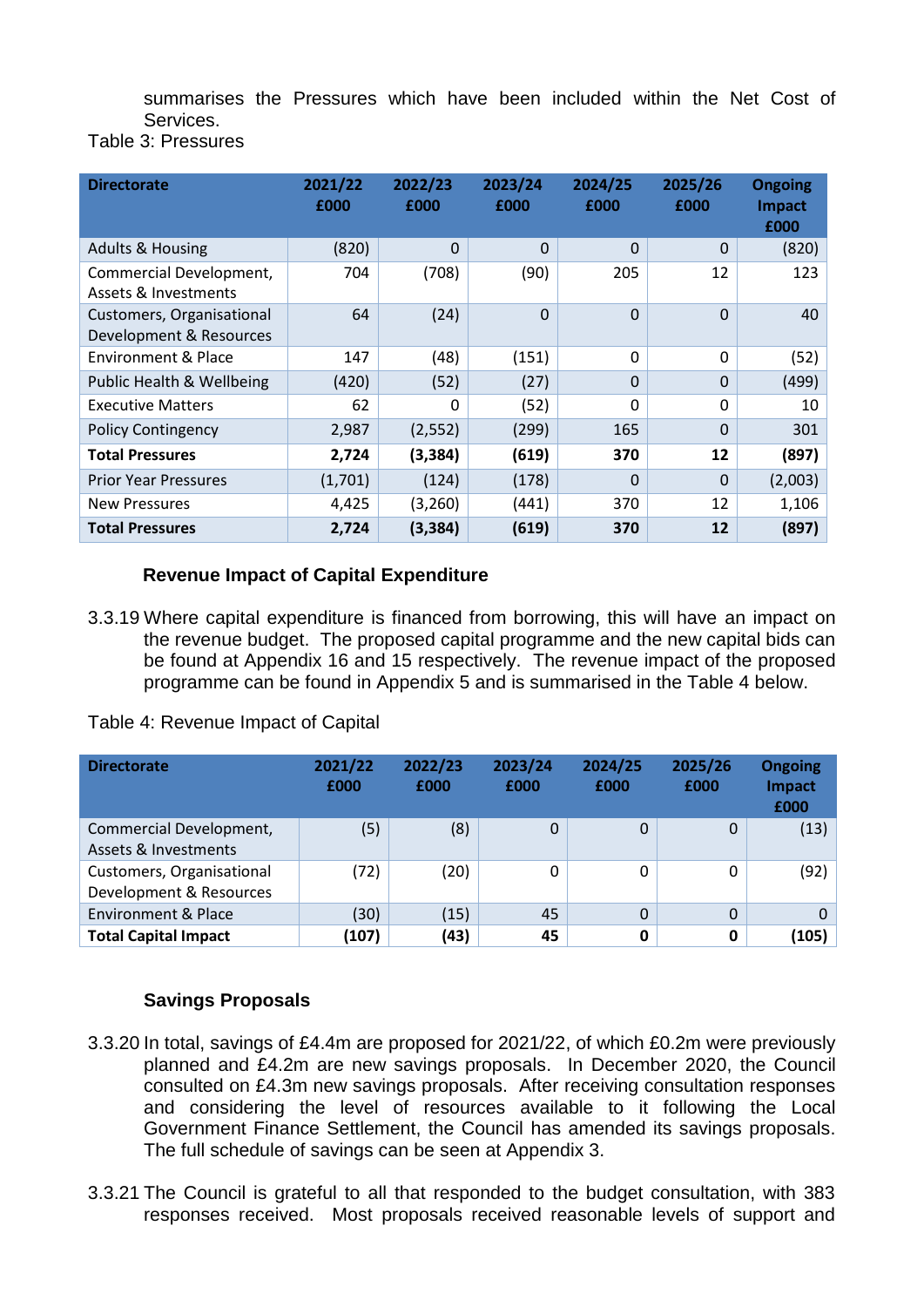generally there was more support than opposition. Appendix 8 provides a report on the responses received to the consultation. After considering consultation responses it is proposed to make a change to SAV2101b. It is also acknowledged that SAV2133e needed to be removed from the revenue savings proposals. Further details are provided below:

- SAV2101b Rental increases for affordable homes and shared ownership properties owned by the Council – given the current financial situation the Council does not feel that this is the appropriate time to increase rents in these properties. It is therefore proposed to defer this increase until 2022/23.
- SAV2133e Land Disposal Programme upon further investigation this saving would generate capital receipts for the Council but would not generate significant revenue savings. Therefore; this has been removed from the revenue budget proposals.
- 3.3.22 Table 5 provides a breakdown of how the total savings of £4.4m for 2021/22 are allocated across the Directorates.

| <b>Directorate</b>              | 2021/22  | 2022/23     | 2023/24     | 2024/25 | 2025/26  | <b>Ongoing</b><br><b>Impact</b> |  |
|---------------------------------|----------|-------------|-------------|---------|----------|---------------------------------|--|
|                                 | £000     | £000        | £000        | £000    | £000     | £000                            |  |
| <b>Adults &amp; Housing</b>     | (536)    | $\mathbf 0$ | $\mathbf 0$ | 0       | $\Omega$ | (536)                           |  |
| Commercial Development,         |          |             |             |         |          |                                 |  |
| <b>Assets &amp; Investments</b> | (589)    | (135)       | 168         | 1       | 1        | (554)                           |  |
| Customers, Organisational       |          |             |             |         |          |                                 |  |
| Development & Resources         | (1, 227) | 5           | $\Omega$    | 0       | $\Omega$ | (1, 222)                        |  |
| <b>Environment &amp; Place</b>  | (1, 184) | (853)       | (310)       | (122)   | 0        | (2,469)                         |  |
| Public Health & Wellbeing       | (827)    | 391         | $\Omega$    | (13)    | 0        | (449)                           |  |
| <b>Total</b>                    | (4, 363) | (592)       | (142)       | (134)   | 1        | (5, 230)                        |  |
| <b>Prior Year Savings</b>       | (190)    | (5)         | (100)       | (58)    | $\Omega$ | (353)                           |  |
| <b>New Savings</b>              | (4, 173) | (587)       | (42)        | (76)    | 1        | (4, 877)                        |  |
| <b>Total Savings Proposals</b>  | (4, 363) | (592)       | (142)       | (134)   | 1        | (5, 230)                        |  |

Table 5: Savings Proposals

3.3.23 All of the pressures and savings proposals are included in the proposed budget for 2021/22 which would allow a balanced and legal budget to be set.

### **Executive Matters**

- 3.3.24 Executive Matters includes non-service costs including borrowing costs, interest receivable, contributions to reserves and a new Policy Contingency budget. The Executive Matters budget also includes the new one-off grants received that do not form part of the usual base funding of the Council.
- 3.3.25 COVID-19 has had a significant impact on the finances and services of the Council in 2020/21 and this will continue into 2021/22 and beyond. As it is unclear what the impacts of COVID-19 will be in 2021/22 the Council has introduced a Policy Contingency for COVID-19 in 2021/22 of £2.7m. This contingency is to protect the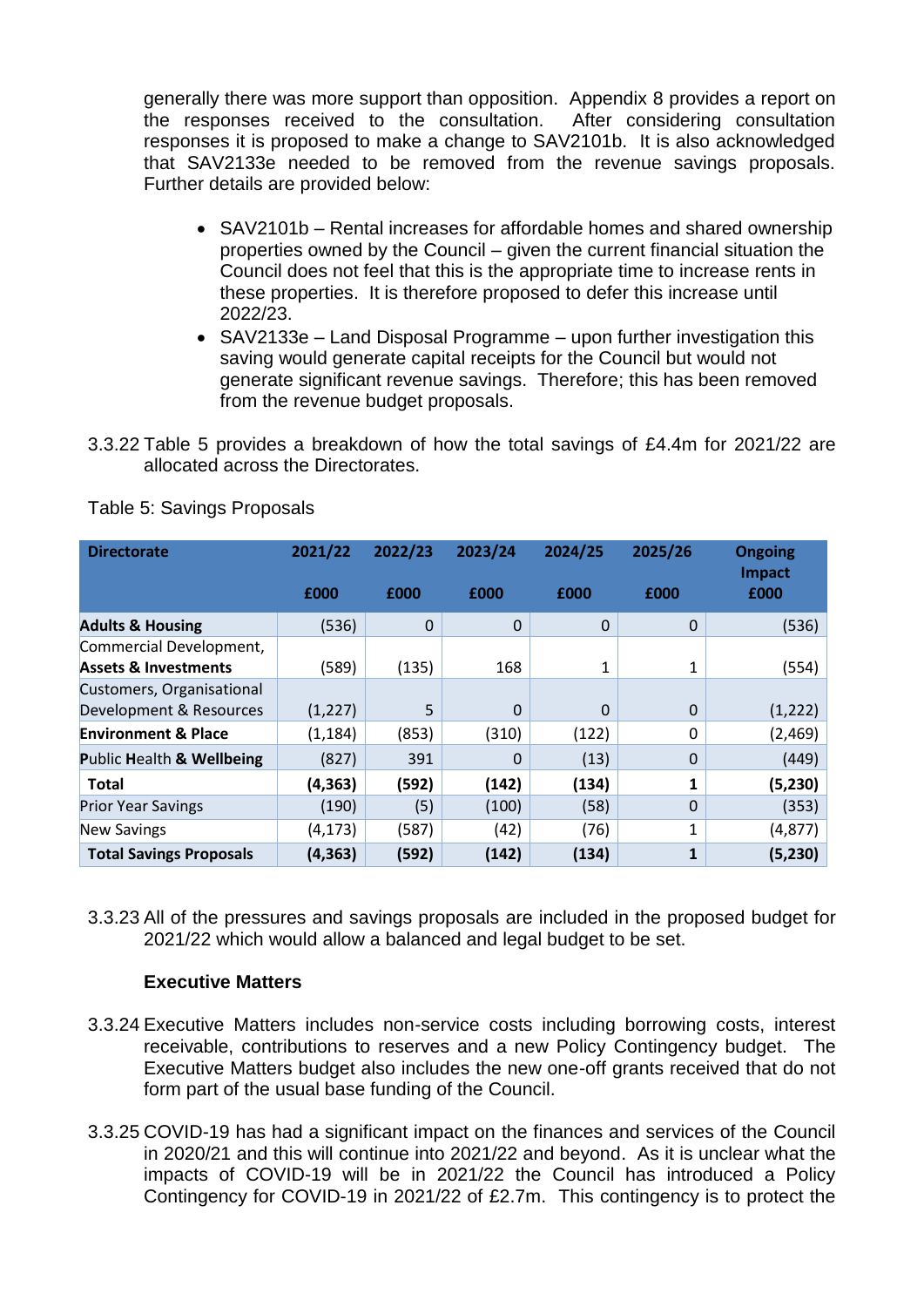Council in case it suffers losses of income or increases to contract costs compared to the normal budget position.

3.3.26 In addition, the Council has introduced an inflation contingency and a redundancy and pension fund strain contingency. Table 6 shows the provisions that have been made in the Policy Contingency budget:

Table 6: Contingencies

| <b>Policy Contingency</b>                      | 2021/22<br>£000 |
|------------------------------------------------|-----------------|
| <b>Inflation Contingency</b>                   | 500             |
| <b>Planning Fees</b>                           | 275             |
| Leisure Contract                               | 700             |
| Commercial Income                              | 1,603           |
| Redundancy and Pension Fund Strain Contingency | 250             |
| Local Council Tax Support (LCTS) Hardship Fund | 159             |
| <b>Total</b>                                   | 3,487           |

### 3.3.27 Table 7 Below shows the movement from the approved 2020/21 budget to the draft budget for 2021/22.

| <b>Directorate</b>           | 2020/21<br><b>Budget</b><br>£000 | <b>Pressures</b><br>£000 | <b>Savings</b><br><b>Proposals</b><br>£000 | Capital<br>Impact<br>£000 | Corporate<br><b>Changes</b><br>£000 | Use of<br><b>Reserves</b><br>£000 | Grants<br>£000 | Permanent<br><b>Virements</b> | <b>Inflation</b> | 2021/22<br><b>Budget</b><br>£000 |
|------------------------------|----------------------------------|--------------------------|--------------------------------------------|---------------------------|-------------------------------------|-----------------------------------|----------------|-------------------------------|------------------|----------------------------------|
| <b>Adults &amp; Housing</b>  | 2,906                            | (820)                    | (536)                                      |                           |                                     | 324                               |                | 2                             | (32)             | 1,844                            |
| CDA&I                        | 454                              | 704                      | (589)                                      | (5)                       | (714)                               | 250                               |                | 34                            | (59)             | 75                               |
| <b>CODR</b><br>Environment & | 6,834                            | 64                       | (1, 227)                                   | (72)                      | 299                                 | 5                                 | (55)           | (42)                          | (120)            | 5,686                            |
| Place                        | 8,684                            | 147                      | (1, 184)                                   | (30)                      | (182)                               | (524)                             |                | Ŧ.                            | (214)            | 6,698                            |
| <b>Exec Matters</b>          | 3,629                            | 62                       | $\mathbf{0}$                               |                           | (1,011)                             | 1,862                             | (1, 775)       | 1                             | 0                | 2,768                            |
| PH & Wellbeing               | 3,097                            | (420)                    | (827)                                      |                           |                                     | (64)                              |                | 4                             | 26               | 1,816                            |
| <b>Policy Contingency</b>    |                                  | 2,987                    |                                            |                           |                                     |                                   |                |                               | 500              | 3,487                            |
| 2021/22 Budget               | 25,604                           | 2,724                    | (4, 363)                                   | (107)                     | (1,608)                             | 1,853                             | (1,830)        | 0                             | 101              | 22,374                           |

Table 7: Budget Movement from 2020/21 to 2021/22

## **Council Financing**

3.3.28 In addition to the income streams recorded in the Net Cost of Services, the council funds the balance of its activities from the following sources:

### **Business Rates related income**

- 3.3.29 The national Business Rates Retention systems separates business rates related income covers a number of different income and expenditure streams:
	- CDC's share (40%) of locally retained business rates income. The remaining shares go to the Government (50%) and Oxfordshire County Council (10%)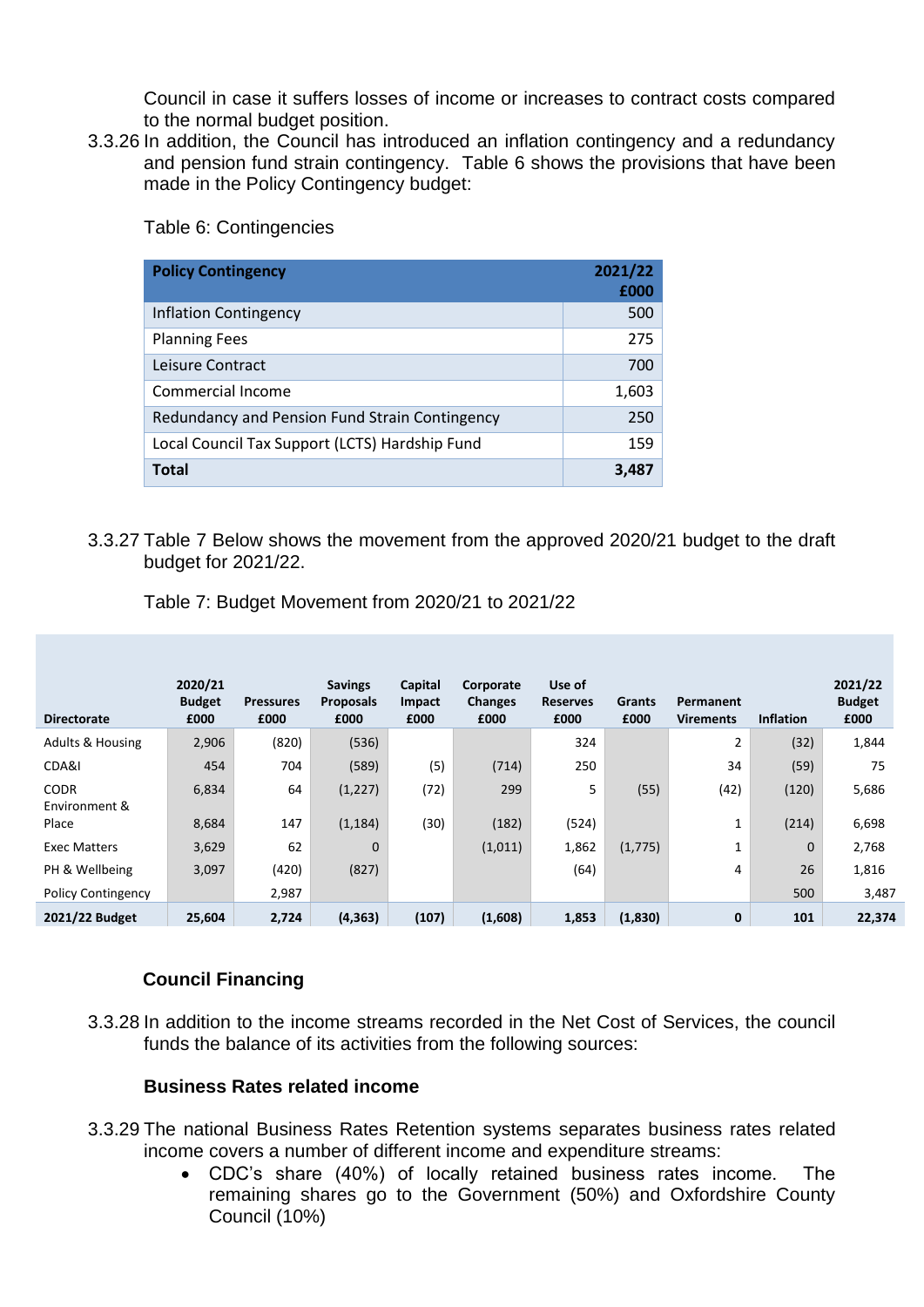- The Government will also charge CDC a tariff of £29.1m in 2021/22 as a way to redistribute resources around local government based on need.
- Section 31 Grants paid to compensate CDC for Government changes to the business rates which has resulted in CDC generating lower business rates income than it otherwise would have done.
- A levy charged by the Government on growth in business rates above a baseline determined by the Government.
- CDC has entered a pooling arrangement with the other councils in Oxfordshire to ensure that this growth is retained within the county. CDC is able to retain an element of this "pooling benefit".
- 3.3.30 The resources retained by the Council from business rates are summarised in Table 8.

| <b>Business Rates Breakdown</b>                              | 2021/22<br>£'000 | 2022/23<br>£'000 | 2023/24<br>£'000 | 2024/25<br>£'000 | 2025/26<br>£'000 |
|--------------------------------------------------------------|------------------|------------------|------------------|------------------|------------------|
| <b>Business Rates</b>                                        | (38, 141)        | (1, 137)         | (1, 171)         | (1,206)          | (1, 242)         |
| <b>Business Rates Collection Fund</b><br>(Surplus) / Deficit | 339              | (310)            |                  | (29)             |                  |
| <b>Business Rates Levy</b>                                   | 1,920            | (1,731)          | 199              | 209              | 219              |
| <b>Business Rates Pooling Gain</b>                           | (900)            | 773              | (132)            | (140)            | (146)            |
| <b>Business Rates Tariff</b>                                 | 29,072           | 5,688            | 695              | 709              | 723              |
| <b>Business Rates Tariff Adjustment</b>                      | 1,165            | (1, 165)         |                  |                  |                  |
| Section 31 grants                                            | (3,608)          | 3,608            |                  |                  |                  |
| <b>Grand Total</b>                                           | (10, 153)        | 5,726            | (409)            | (457)            | (446)            |

Table 8: Resources retained from business rates related income 2021/22

3.3.31 CDC must also take account of how the level of business rates collected in 2020/21 compares to the estimate it made when setting the budget for 2020/21. This is summarised in Table 9 below and has been taken into account in setting the budget.

Table 9: Business Rates (Surplus)/Deficit Calculation

| <b>Business Rates Deficit</b>                      | 2021/22   |
|----------------------------------------------------|-----------|
|                                                    | £000      |
| 2019/20 deficit                                    | 310       |
| 2020/21 deficit relating to business rates reliefs | 22,867    |
| Use of Section 31 Grant Reserve                    | (22, 867) |
| 1/3 2020/21 deficit <sup>1</sup>                   |           |
| <b>Business Rates Deficit</b>                      | 339       |

3.3.32 2020/21 was an exceptional year due to the implications of COVID-19. Shortly after CDC set the 2020/21 budget for business rates income, the Government announced business rates reliefs to assist businesses through the economic challenges of the pandemic. This resulted in a significantly greater deficit than in a normal year. To support local government the Government provided grant

<sup>1</sup>  $1$  The 2020/21 estimated deficit is able to be spread equally across 2021/22, 2022/23 and 2023/24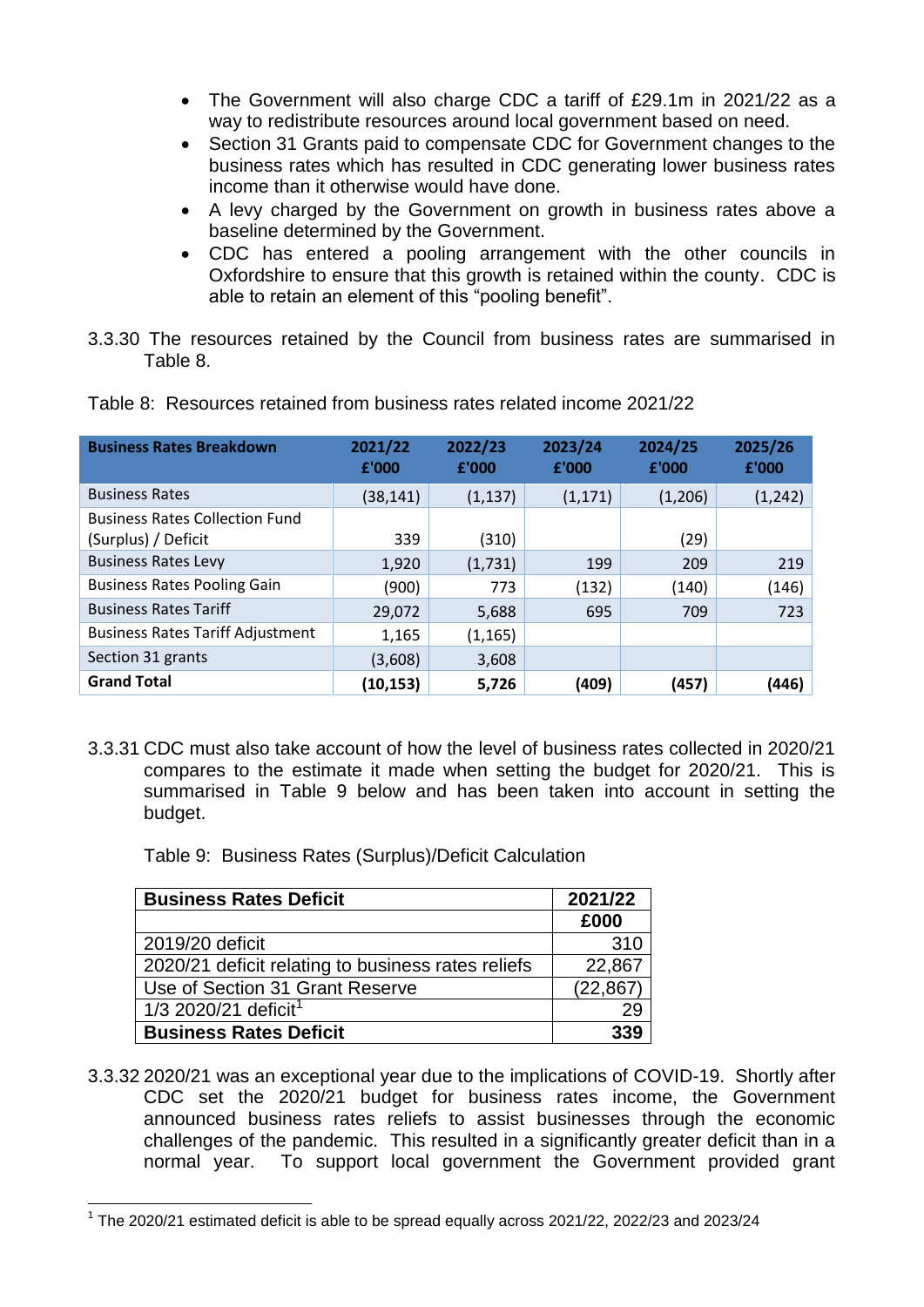payments in lieu of the lost business rates income. CDC has held these grants in reserves in 2020/21 which will be used in 2021/22 used to offset a large proportion of the total 2020/21 deficit.

#### **Other Grants - Grants supporting the Net Budget**

- 3.3.33 New Homes Bonus: The Council expects to receive £4.4m in 2021/22. Funding is then anticipated to taper away as the Government phases out New Homes Bonus. It is not known what the Government intends to replace this regime with; a consultation is expected in 2021/22.
- 3.3.34 Revenue Support Grant: Due to the roll forward of funding, the Council expects to receive £0.1m in 2021/22 which has increased in line with inflation compared to last year. RSG is then expected to be zero in future years.

#### **Other Grants - Grant Funding within the Net Cost of Services**

- 3.3.35 The Government announced a new one-off Lower Tier Grant for 2021/22 to ensure that the Council did not suffer a reduction in the allocations of funding received from Government. The Council will receive £0.9m.
- 3.3.36 The Council has also been allocated one-off funding in 2021/22 in acknowledgement of some of the costs of COVID-19. The Council will receive £0.7m in General COVID-19 Funding and £0.2m in Local Council Tax Support Grant.
- 3.3.37 The Council also receives ringfenced grants for specific purposes. These are allocated directly to the Directorates to be spent in line with the grant conditions. A breakdown of all grant income assumed within the budget is at Appendix 11.

#### **Council Tax**

- 3.3.38 The council tax requirement of CDC is £7.7m and the taxbase has been set at 55,615.9. A £5 increase to the rate of Council Tax has been assumed; from £133.50 to £138.50. This is the maximum increase the Council can propose, without the need to hold a referendum. Total Parish precepts of £5.5m have been received meaning the average Band D Council Tax including Parish Precepts will be £236.51.
- 3.3.39 The average Band D Parish Council Tax levy is £98.01. This compares to £96.84 in 2020/21, an increase of 1.2%.
- 3.3.40 The precept figures for Police and Crime Commissioner for Thames Valley, £12.863m, were approved on 29 January 2021 and the precept figures included for Oxfordshire County Council, £87.490m, were approved on 9 February 2021.
- 3.3.41 The Council has considered the amount of council tax that it anticipates it will collect in 2020/21 compared to the estimate it made when setting the 2020/21 budget. After taking into consideration Government legislation to spread deficits in council tax collection relating to 2020/21 over three years, the Council expects there to be a deficit to be taken into account of £0.021m.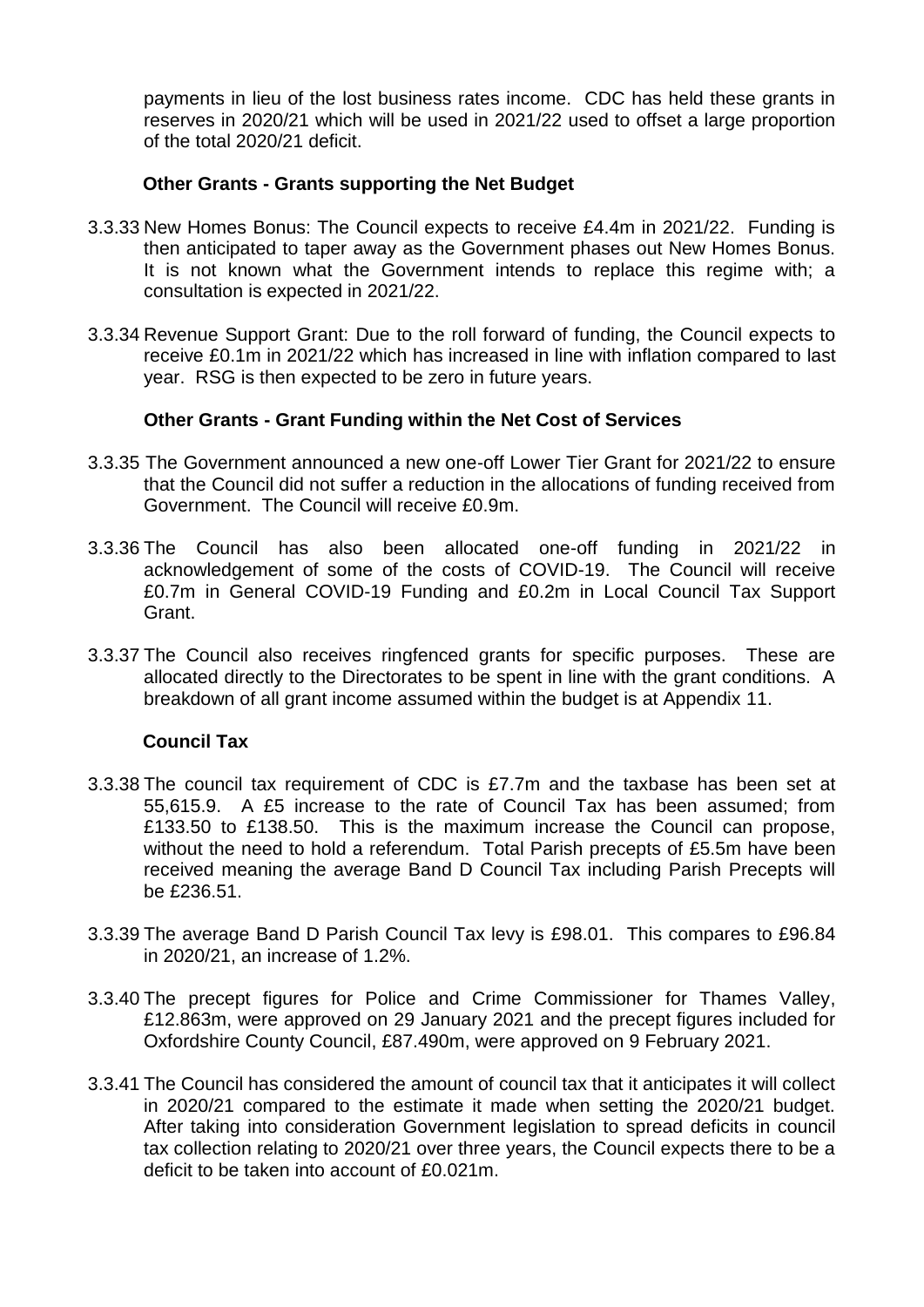Table 10: Breakdown of Council Tax Income

|                                | £000   |
|--------------------------------|--------|
| Council Tax (Surplus)/Deficit  |        |
| <b>Council Tax Requirement</b> | (7.703 |
| Council Tax Income             |        |

3.3.42 The budget for 2021/22 therefore is balanced by these sources of funding as demonstrated in Table 11.

Table 11: Financing of Net Budget 2020/21

| <b>Full Budget</b>           | £000      |
|------------------------------|-----------|
| <b>Net Cost of Services</b>  | 22,374    |
| <b>Financed by:</b>          |           |
| <b>Revenue Support Grant</b> | (116)     |
| <b>Council Tax</b>           | (7,682)   |
| <b>Business Rates</b>        | (10, 153) |
| <b>New Homes Bonus</b>       | (4, 423)  |
| <b>Balance</b>               |           |

## **3.4 Capital and Investment Strategy**

- 3.4.1 The Capital and Investment Strategy is included at Appendix 17 and reflects the requirements of the Prudential Code including for the Chief Finance Officer to report explicitly on the deliverability, affordability and risks associated with the Strategy.
- 3.4.2 The Capital and Investment Strategy aims to set a clear framework for capital decision making alongside the Council's Business Plan, vision, and priorities. The Capital Strategy is closely aligned with the Council's service plans, asset review and plans.

### **Capital Programme**

- 3.4.3 The capital programme sets out a plan for investment in 2021/22 and 2022/23. It forms an integral part of the Council's core activity and is an important part of the MTFS.
- 3.4.4 Capital expenditure can be funded from Revenue, Capital Receipts, Capital Grants, Internal or External Borrowing. External Borrowing is used to manage the cashflow requirements of the Council and whilst it is used to finance the capital programme, it is not linked to individual projects. Details of the Council's expected borrowing for 2021/22 are included in the Treasury Management suite of strategies which are scrutinised by the Accounts, Audit and Risk Committee and included in Appendix 18. These were reviewed in draft form and were recommended to the Executive at the meeting on 20 January 2021.
- 3.4.5 Table 12 below details the capital investments proposed for 2021/22 (detailed proposals can be found in Appendix 15). Where these result in a revenue cost or savings, these have been adjusted for in the Net Cost of Services. A list of all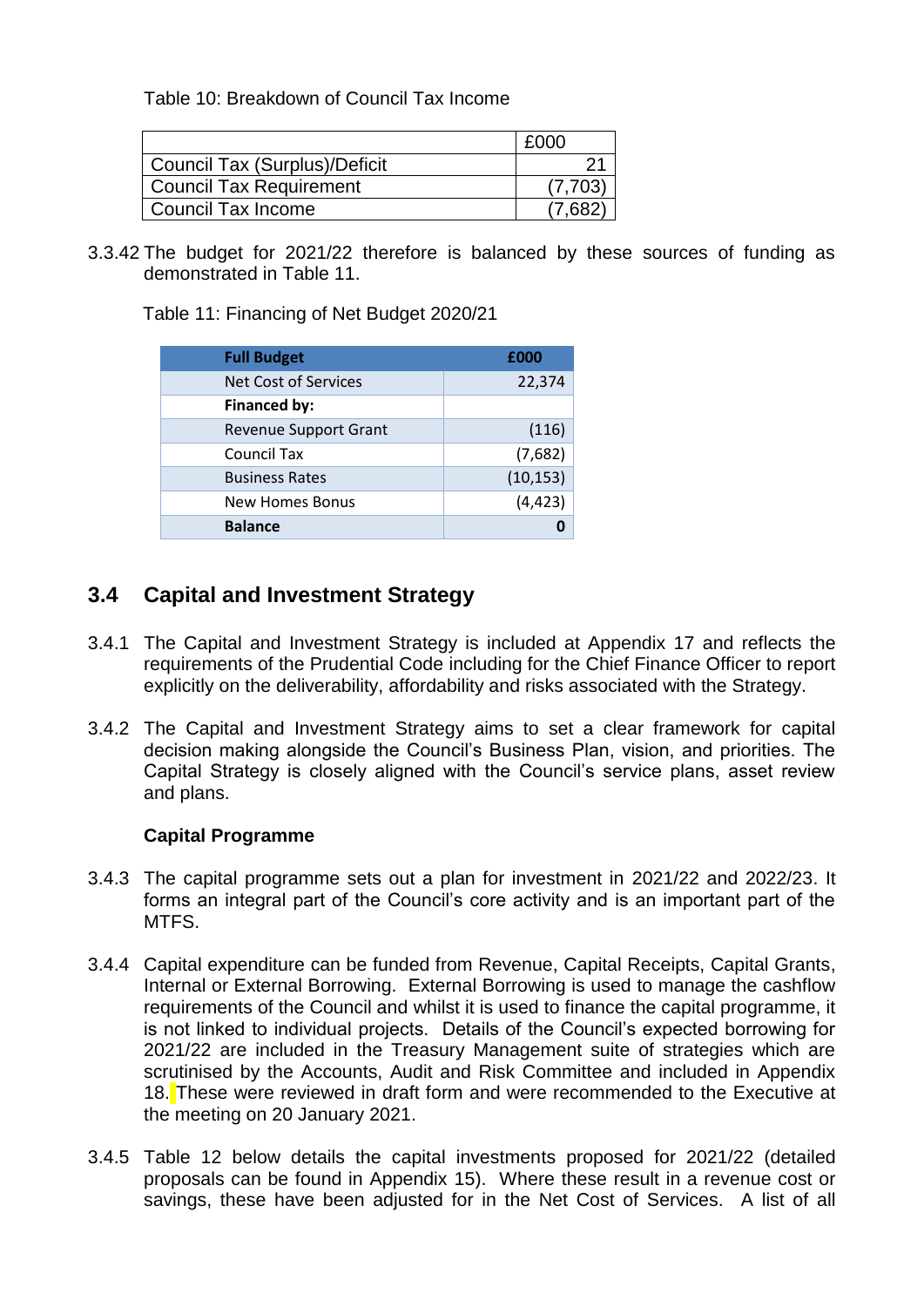proposals in the full capital programme is set out in Appendix 16. The financial implications of these are incorporated into the MTFS.

| <b>Directorates</b>                             | 2021/22 £000 | 2022/23 £000 |       | 2023/24<br>£000 | 2024/25<br>£000 | 2025/26<br>£000 | <b>Total</b><br>Project<br><b>Cost</b><br>£000 |
|-------------------------------------------------|--------------|--------------|-------|-----------------|-----------------|-----------------|------------------------------------------------|
| Commercial Development,<br>Assets & Investments |              | 812          | 1,370 | 0               | 0               | 0               | 2,182                                          |
| Commercial Development,<br>Assets & Investments |              | 800          | 0     | 0               | 0               | 0               | 800                                            |
| <b>Environment &amp; Place</b>                  |              | 1,340        | 244   | $\overline{0}$  | $\mathbf 0$     | $\Omega$        | 1,584                                          |
| <b>Grand Total</b>                              |              | 2,952        | 1,614 | 0               | 0               | 0               | 4,566                                          |

|  | Table 12 - Capital Bids 2021/22 through to 2025/26 |  |
|--|----------------------------------------------------|--|
|  |                                                    |  |

3.4.6 The Council has developed a Property Investment Strategy (Appendix 19). This provides a high-level strategic approach, setting out a framework and the criteria against which any expansion or substantial capital investment in the Council's property portfolio will be assessed.

## **3.5 Reserves**

- 3.5.1 Reserves are held to ensure the Council can manage and mitigate current and future risk and spending plans. The Council has carried out a comprehensive review of its reserves as part of the Budget and Business Planning Process and has developed a new reserves policy attached at Appendix 12. This has enabled the Council to hold larger, more strategic reserves, rather than smaller earmarked reserves and will allow the Council to use its reserves in a more flexible manner. The Council will regularly review its level of reserves to ensure they remain adequate and appropriate and will be monitored throughout 2021/22.
- 3.5.2 Table 13 below shows a summary of the forecast reserves position for 2021/22 to 2025/26. The final outturn position for 2020/21 will be reported to the Executive in April 2021 and the Accounts, Audit and Risk Committee in May 2021, as part of the Council's Accounts. Appendix 14 provides a breakdown of the proposed use of reserves for 2021/22 and an estimate of how reserves are currently expected to be used to 2025/26.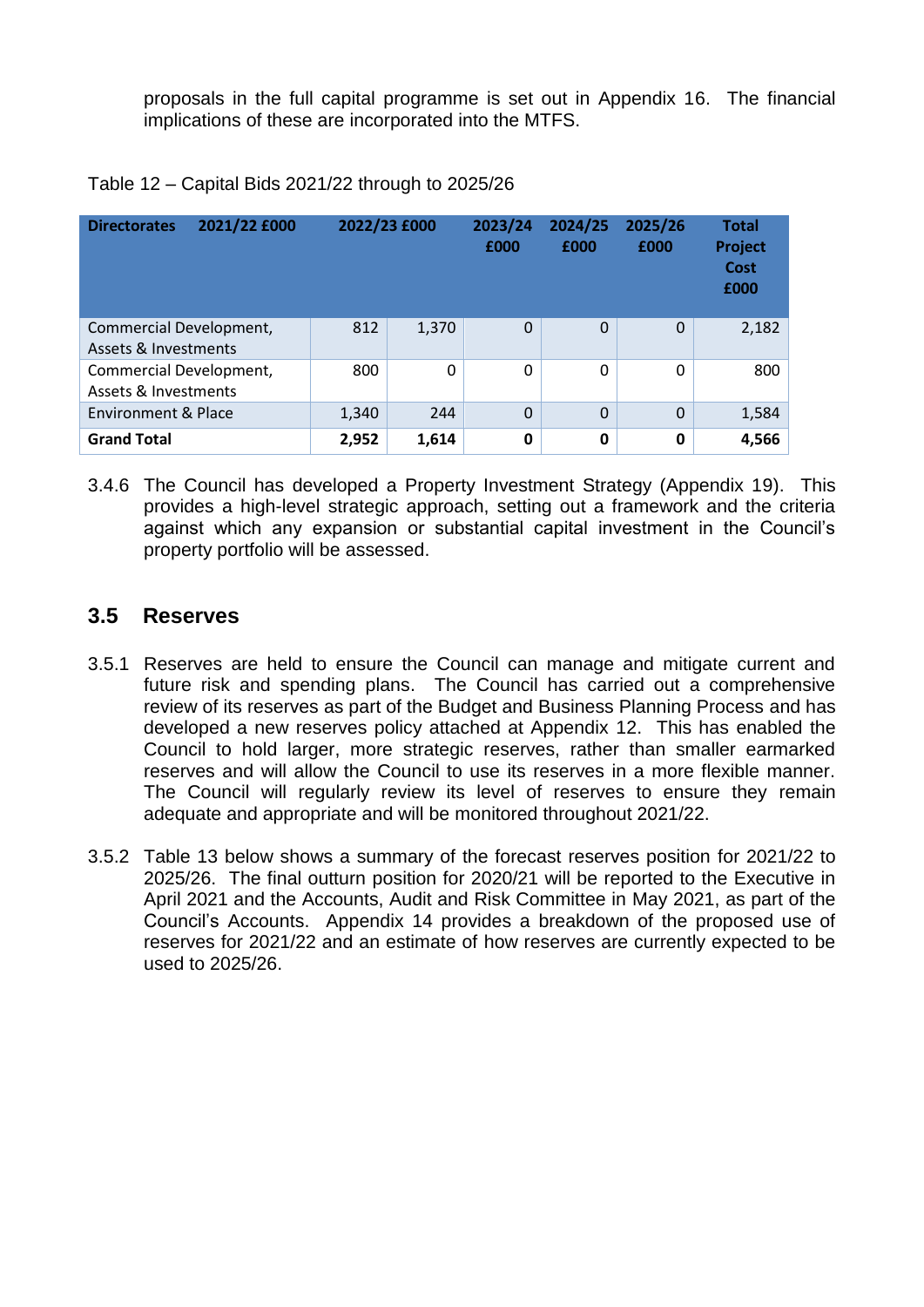### Table 13 – Forecast Use of Reserves

|                           | <b>Forecast</b><br><b>Balance 1</b><br><b>April 2021</b><br>£000 | 2021/22<br>£000 | 2022/23<br>£000 | 2023/24<br>£000 | 2024/25<br>£000 | 2025/26<br>£000 | <b>Expected</b><br><b>Balance 1</b><br><b>April 2026</b><br>£000 |
|---------------------------|------------------------------------------------------------------|-----------------|-----------------|-----------------|-----------------|-----------------|------------------------------------------------------------------|
| <b>General Balances</b>   | (5,000)                                                          | 0               | 0               | 0               | 0               | 0               | (5,000)                                                          |
| <b>Earmarked Reserves</b> | (16,312)                                                         | (389)           | (1,064)         | 3,515           | (1,620)         | (1,620)         | (17, 489)                                                        |
| <b>Revenue Grants</b>     | (24,690)                                                         | 22,001          | 350             | 216             | 0               | 0               | (2, 122)                                                         |
| <b>Capital Reserves</b>   | (1,717)                                                          | 0               | 0               | 0               | 0               | 0               | (1, 717)                                                         |
| <b>TOTAL RESERVES</b>     | (47, 718)                                                        | 21,612          | (714)           | 3,732           | (1,620)         | (1,620)         | (26, 328)                                                        |

- 3.5.3 A risk assessment has been carried out on the level of general balances that CDC holds which is detailed in Appendix 13. This sets out that CDC should hold general balances of £5m. The review of reserves referred to above has enabled the Council to hold a £5m general balance in 2021/22 in line with the risk assessment.
- 3.5.4 It is the duty of the Section 151 Officer to ensure that the Council retains reserves at a level which provides the Council with financial resilience both in setting the budget for 2021/22 but also looking into the medium term and the MTFS. Reserves can be used for one-off expenditure but should not be used to finance ongoing Council activities.

# **3.6 Medium Term Financial Strategy**

## **Proposed Changes to Local Government Funding 2022/23 and beyond**

3.6.1 The Council expects that local government funding will be changing in 2022/23. Whilst there is not clarity of the precise impact of these changes, there have been a number of national consultations and working groups that have been reviewing the options. The Council has been able to model the most likely scenario and therefore consider what impact this is likely to have for CDC from 2022/23 onwards. It can be broken down as follows:

## **Business Rates Retention Consultation**

- 3.6.2 The Government has previously consulted on proposals for setting up a reformed business rates retention system to which we are awaiting the outcome. The consultation outlined proposals to update the balance of risk and reward to better reflect the wider context for local authorities, now likely in 2022/23, mitigate volatility in income and simplify the system. It is proposed that:
	- the baseline be reset this would impact CDC significantly as the Council has been consistently collecting above the baseline and retaining 50% of that growth under the current retention scheme. The Council is assuming a reset is introduced in 2022/23, which will significantly reduce the level of resource available to the Council.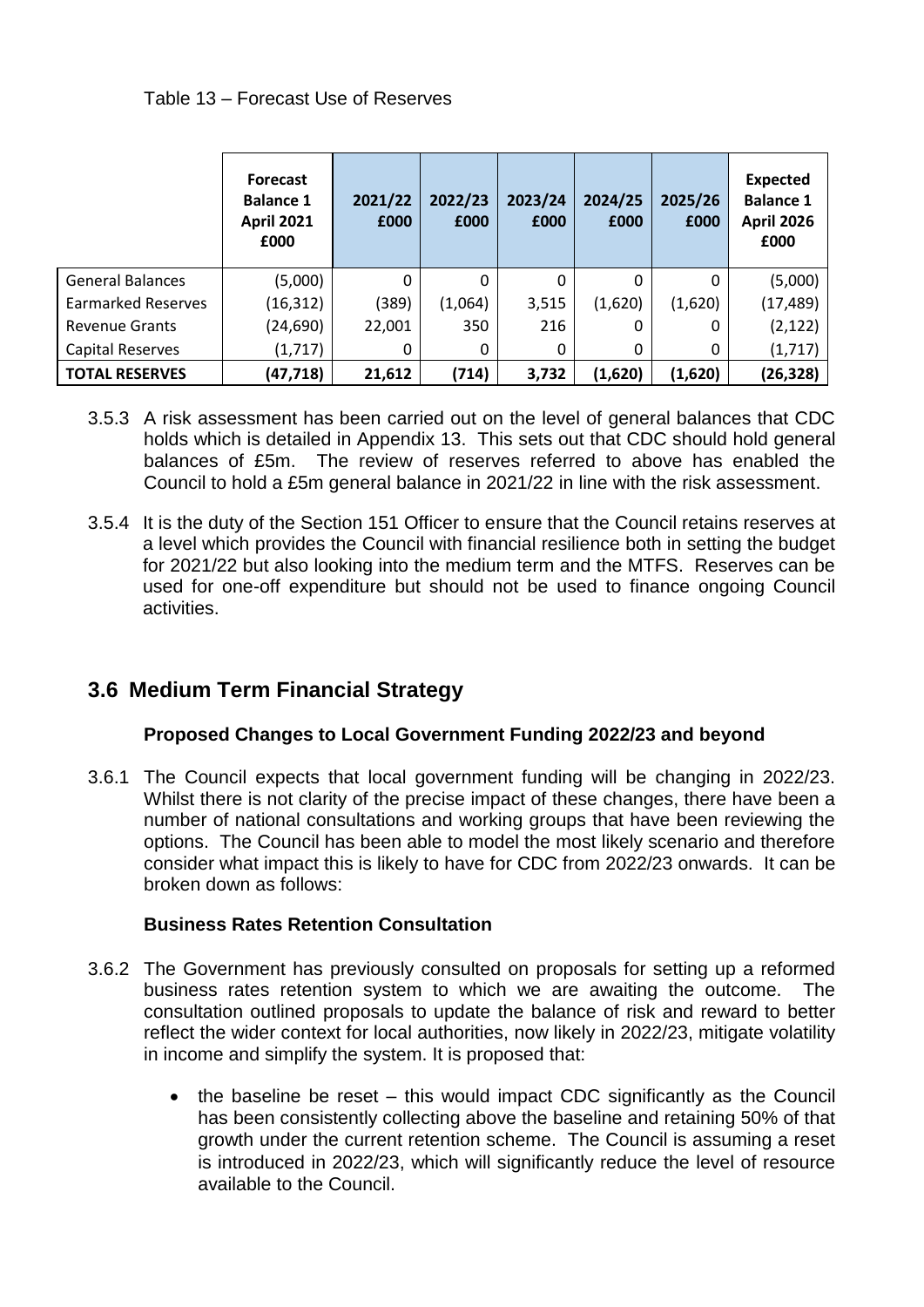- Councils (as a whole sector) would retain 75% of business rates growth above the baseline which would eventually move to 100% retention – however, with the baseline reset, this will be 75%/100% of far less until our growth above the baseline increases again.
- Resets are likely to be more frequent in future than they have previously been

## **Fair Funding Review Consultation**

3.6.3 Government funding of local authorities is based on an assessment of need. The Government intends to simplify the way need is determined and to make the formula more objective and transparent. The Council provided feedback to the government consultation on the assessment of needs, resources and transitional arrangements in 2019. The consistent intelligence from various local government finance experts that the Council has consulted, is that the Fair Funding Review when applied, will reduce government funding available to CDC. However, until a consultation on proposed new arrangements is released by the Government there is no way to accurately forecast the impact of this. Therefore, the Council has assumed the impact is neutral within the MTFS and has been considered as part of the risk assessment of reserves. The implications of the Fair Funding Review are likely to be significantly less than those of the business rates reset.

## **MTFS Funding Gap**

- 3.6.4 The MTFS as presented in the table below represents the likely scenario without the benefit of any national transition funding to compensate for the loss of funding following a business rates reset. Planning on this basis is both prudent and sensible and ensures that the Council can respond to any changes coming forward and remain financially sustainable. It is important to note that 2021/22 reflects a balanced budget although this does include the planned use of one-off funds from some earmarked reserves. The net use of reserves in 2021/22 is shown above in Table 14 (£21.6m). A full schedule of the use of reserves can be found in Appendix 14. For 2022/23 an ongoing funding gap has been identified and the Council has established a strategy that will shape how it looks to review opportunities to reduce this gap and balance the budget in 2022/23.
- 3.6.5 Table 14 below sets out the Council's future funding estimates. There remains much uncertainty regarding this position over the medium term with the upcoming changes proposed relating to the Fair Funding Review, Business Rates and the New Homes Bonus. However, estimates are based on the most recent information available from the Government which forecasts the effects of these changes to be in the region of a 30% reduction in funding. This is a result of:
	- the phasing out of New Homes Bonus beyond legacy payments and the oneoff payment in relation to growth in 2020/21 payable in 2021/22
	- the business rates baseline reset and growth at 1% thereafter (the Council has grown business rates significantly in recent years and this baseline reset results in the Council losing the benefit of this growth)
	- the cessation of Revenue Support Grant, with the exception of the one-off payment in 2021/22
	- Council Tax increases of £5 per annum with on average 1.6% annual growth of the Council tax base from 2022/23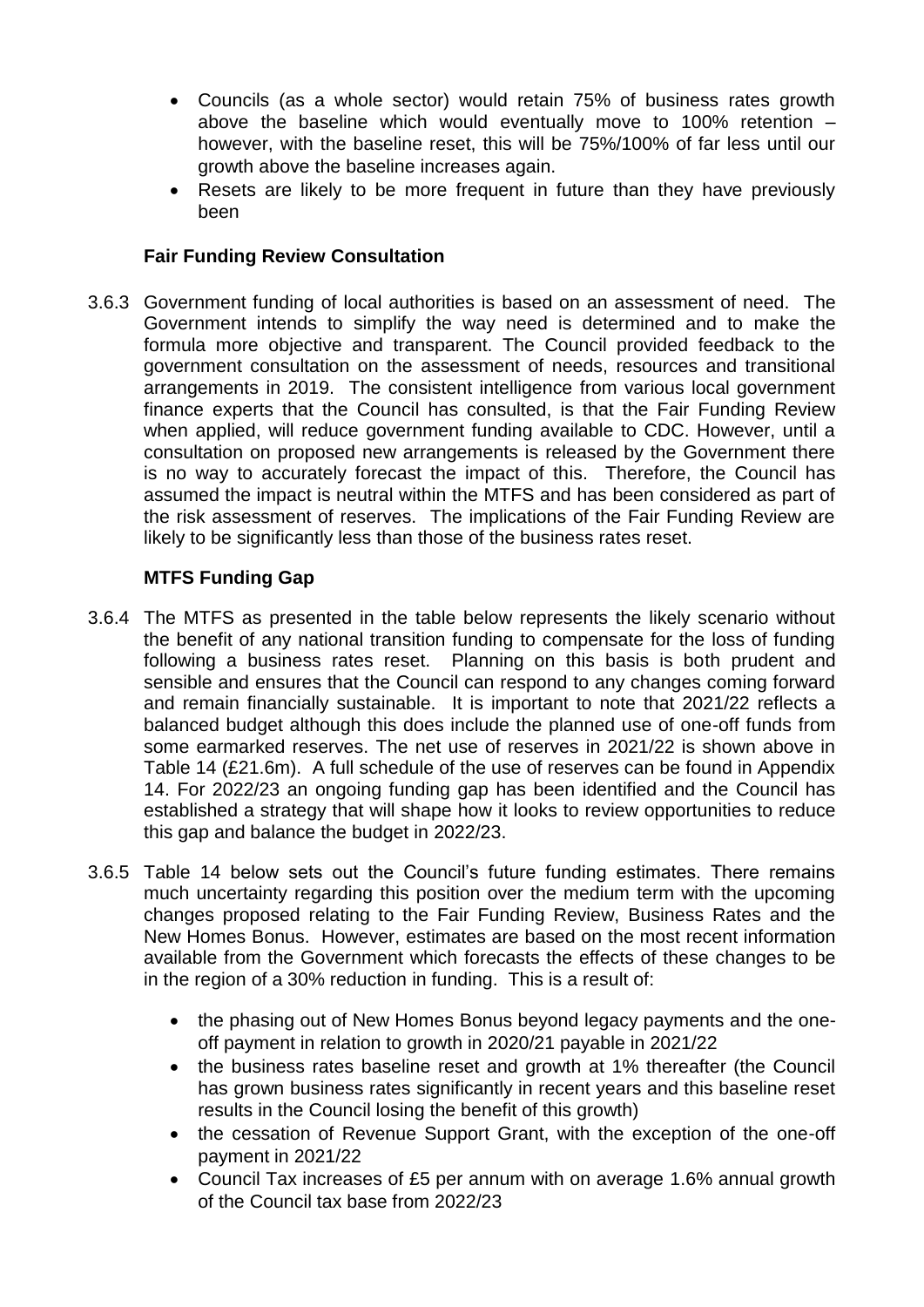- No assumptions have been made that the Council will receive any transitional finance support. We are aware that if this is available it is likely to be based on "Core Spending Power" which is a measure used by central government that does not include the impact from the loss of retained business rates. Given Cherwell's significant growth over and above expectations in terms of business rates, we may not receive any financial protection from this drop in income.
- 3.6.6 The MTFS indicates that, with all of the assumptions around national funding changes, CDC will have a gap between its net budget requirement and its funding as shown in Table 14.
- 3.6.7 Table 14 also does not take account of any future spending reviews for local government as a whole where, along with our peers across all tiers of local government, CDC need to provide evidence and arguments about the totality of funding for CDC services. CDC has always taken an active role in these reviews and will continue to do so both on an individual Council basis but also through our professional bodies and professional peer groups including the District Council Network (DCN), the Local Government Association (LGA) and SDCT (Society of District Council Treasurers).

| <b>MTFS Movements</b>             | 2021/22     | 2022/23  | 2023/24 | 2024/25          | 2025/26      |
|-----------------------------------|-------------|----------|---------|------------------|--------------|
|                                   | £000        | £000     | £000    | £000             | £000         |
| Base budget brought               |             |          |         |                  |              |
| forward                           | 25,604      | 0        | 0       | 0                | 0            |
| <b>Service Pressures</b>          | 2,724       | (3, 384) | (619)   | 370              | 12           |
| <b>Service Savings</b>            |             |          |         |                  |              |
| Proposals                         | (4, 363)    | (592)    | (142)   | (134)            | $\mathbf{1}$ |
| Capital Impact                    | (107)       | (43)     | 45      | 0                | $\mathbf 0$  |
| Corporate changes                 | (1,608)     | 4,941    | (1,836) | (389)            | 45           |
| Inflation                         | 101         | 493      | 494     | 494              | 495          |
| Use of reserves                   | 1,853       | (4,083)  | 321     | 0                | 0            |
| Additional                        |             |          |         |                  |              |
| government grants                 | (1,830)     | 1,830    | 0       | $\mathbf 0$      | $\pmb{0}$    |
| <b>Net Budget</b>                 |             |          |         |                  |              |
| Requirement                       | 22,374      | (838)    | (1,737) | 341              | 553          |
|                                   |             |          |         |                  |              |
| Revenue Support                   |             |          |         |                  |              |
| Grant                             | (116)       | 116      | 0       | $\boldsymbol{0}$ | 0            |
| <b>Council Tax</b>                | (7,682)     | (403)    | (428)   | (448)            | (405)        |
| <b>Business Rates</b>             | (10, 153)   | 5,726    | (409)   | (457)            | (446)        |
| <b>New Homes Bonus</b>            | (4, 423)    | 2,656    | 1,767   | 0                | $\mathbf 0$  |
| <b>Total Income</b>               | (22, 374)   | 8,095    | 930     | (905)            | (851)        |
| <b>Funding Gap /</b><br>(Surplus) | $\mathbf 0$ | 7,257    | (807)   | (564)            | (298)        |

Table 14: MTFS 2021/22 – 2025/26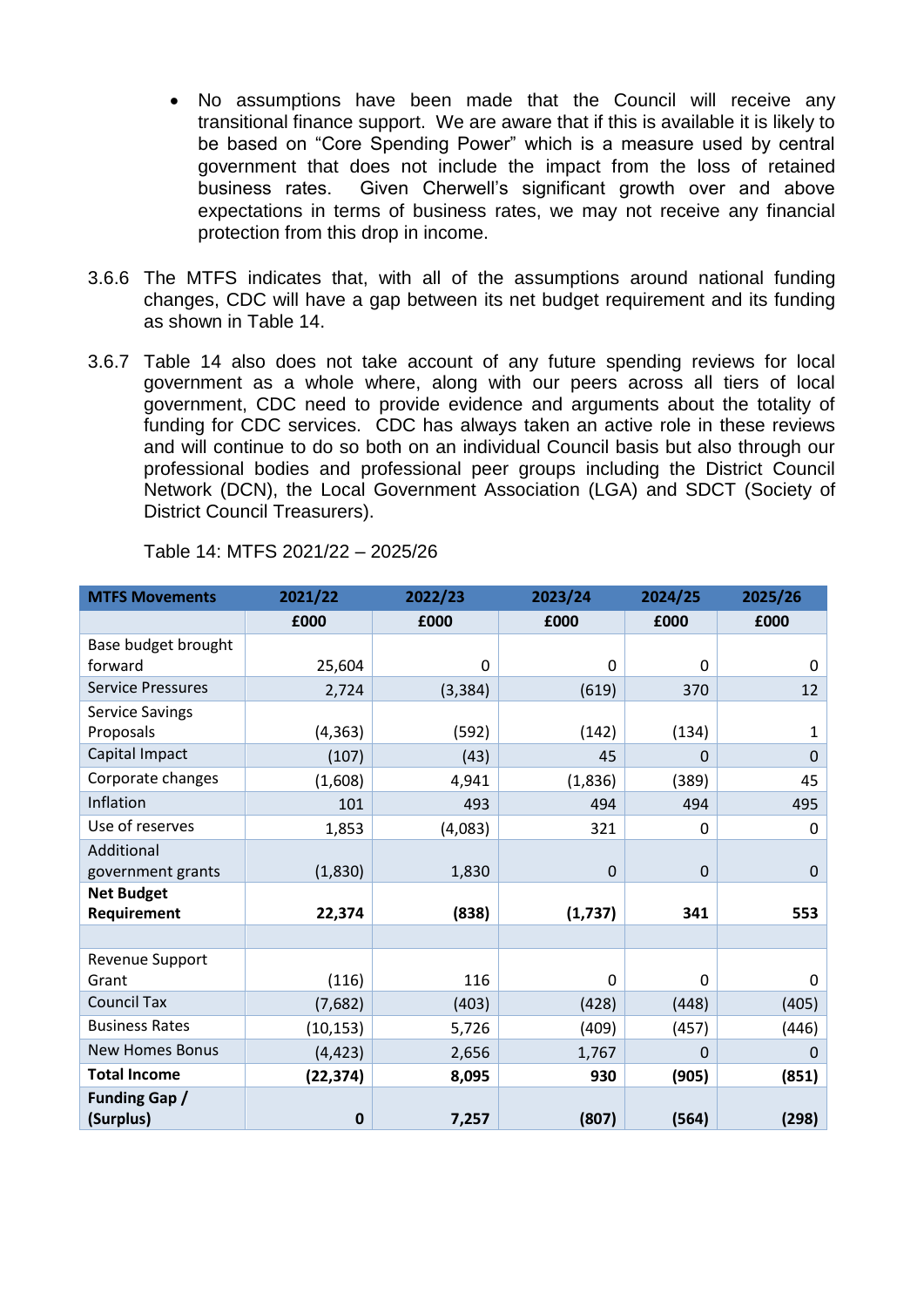## **How we Plan to Address the MTFS Gap**

- 3.6.8 The Council has developed a strategy to meet the challenges highlighted in the MTFS which will include:
	- Continue its partnering arrangements in the future including:
		- a) alignment with Oxfordshire County Council services where this will benefit our residents and businesses and make financial sense to do so
			- b) joint contracting and commissioning arrangements
		- c) continuing our journey to transform the way in which we deliver with other partners
	- Overarching review of the Council's priorities for 2022/23 and beyond and alignment of the Council's resources in order to maximise delivery against these. This will require savings proposals to be identified that focus on those areas that are of a lower priority to the Council.
	- Begin a fundamental review of the services provided by CDC, taking into account the changing needs of the residents of Cherwell. Ensure future service provision is focussed on the delivery of the Council's priorities.
	- Considering further approaches to maximise the levels of income the Council can generate to support frontline services.
	- "Growing our way" out of trouble by identifying opportunities with the right business cases
	- Continuing to lobby policy makers, highlighting where we have been delivering growth and driving benefits to others

## **Financial Resilience Assessment**

- 3.6.9 CIPFA's Financial Resilience Index is designed to support and improve discussions surrounding local authority financial resilience. It shows a council's performance against a range of measures associated with financial risk, including the level of earmarked reserves and general balances. The Index is a comparative tool to be used to support good financial management and generate a common understanding of the financial position within authorities.
- 3.6.10 The index considers both the value of general balances and earmarked reserves compared to councils' net revenue budget. While earmarked reserves are held for specific purposes, they can be called upon to meet unexpected costs or provide short term funding to enable long term recovery plans to be put in place.
- 3.6.11 Due to the impact of COVID-19, the publication of the Financial Resilience Index based on 2019/20 data has only recently been published.
- 3.6.12 Whilst acknowledging that the Council does have reasonably high levels of debt compared to statistical neighbours, the repayment of this is factored into the MTFS. The Council's level of reserves is in a positive position compared to other similar authorities. The Council's biggest financial risk is the business rates reset which the Council is planning for. Taking these into account it is in a relatively stable position.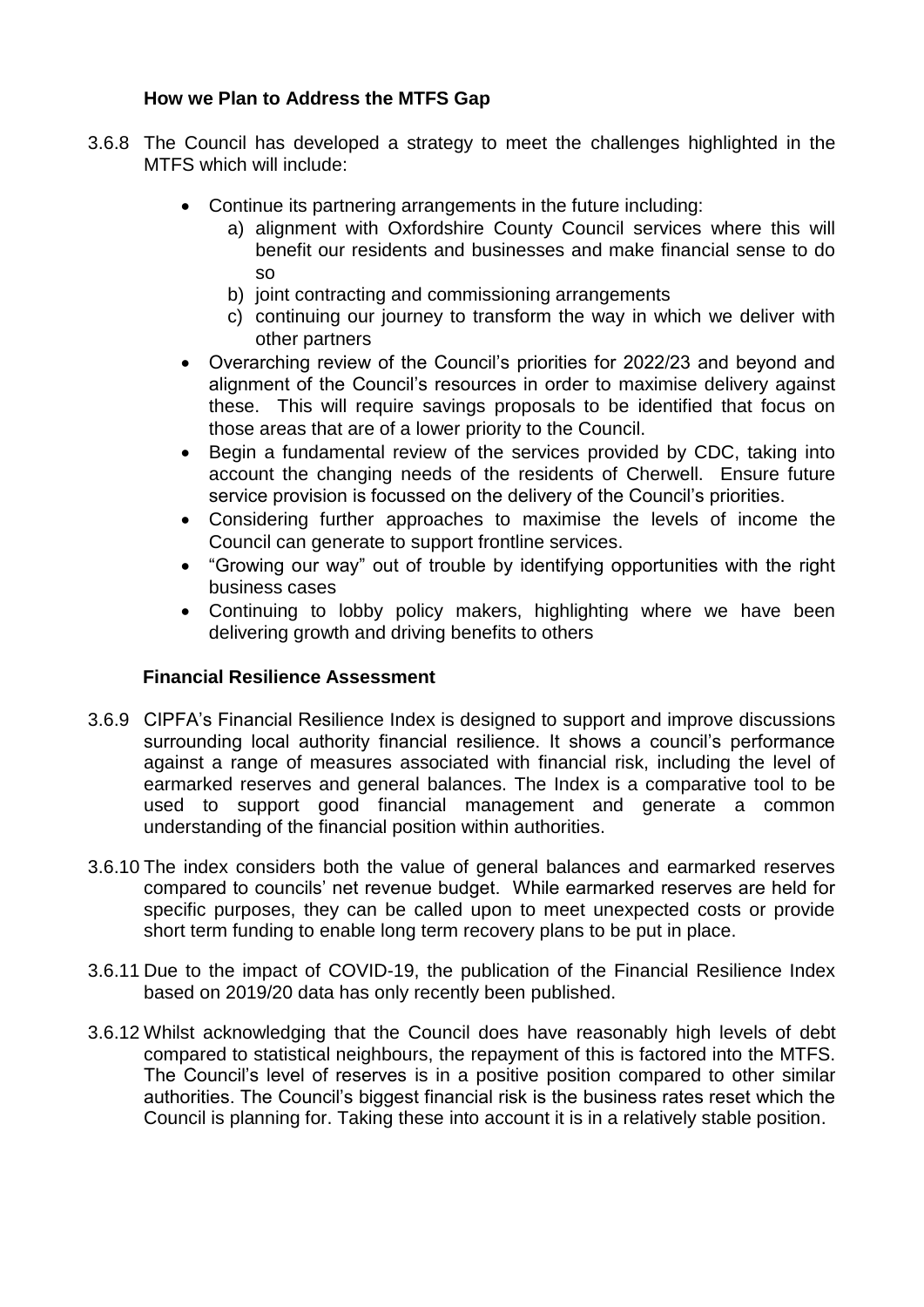# **3.7 Climate Action**

- 3.7.1 In 2019, CDC declared a climate emergency and committed to prioritising climate action in decision making. More recently, a climate action framework was approved that commits the council to:
	- Being carbon neutral in its operations by 2030
	- Enabling a zero-carbon Cherwell by 2030.
- 3.7.2 In developing budget proposals, services were asked to assess how their plans affected the Council's ability to reduce its emissions from buildings, fleet, staff travel, purchased products and services (including construction) and to enable emission reductions at a district-wide level.
- 3.7.3 Proposals were identified that will help reduce carbon emissions, particularly those involving service digitalisation. Potential reductions come from reduced staff mileage where services are delivered remotely, a decrease in energy consumption due to a reduced property footprint, and fewer emissions related to print and delivery from digitising publications. Direct reductions are also identified in the rephasing of LED lighting projects, which will deliver an additional reduction in carbon emissions of 13.44 tonnes of CO2e per year.
- 3.7.4 Changes in waste collection arrangements have been identified as having the potential to lead to an increase in carbon emissions. Firstly, growth in the bulky waste collection service and the introduction of weekly food collection services may lead to a small increase in fleet mileage and emissions. This may be mitigated by a reduction in emissions due to waste being diverted from landfill and more food waste being used to produce green electricity through anaerobic digestion treatment. The service will continue to look at replacing diesel-powered vehicles with electric when the technology becomes available.
- 3.7.5 Secondly, the introduction of a charge for garden waste collection may encourage residents to travel to Household Waste Recycling Centres and increase private mileage. However, this risk is mitigated by the low service charge proposed and the availability of home composting options.

# **4.0 Conclusion and Reasons for Recommendations**

4.1 This report is the culmination in the Budget and Business Planning process and provides information. It sets out the Executive's proposed budget for 2021/22, the MTFS to 2025/26 and capital programme to 2025/26 together with a number of strategies and policies that the Council is required to approve for the 2021/22 financial year.

# **5.0 Consultation**

5.1 CDC undertook a comprehensive consultation on its budget savings proposals for 2021/22. The revenue budget savings proposals were consulted on between 8 December 2020 and 8 January 2021. The public and businesses were given the opportunity to provide feedback on all savings proposals indicating whether they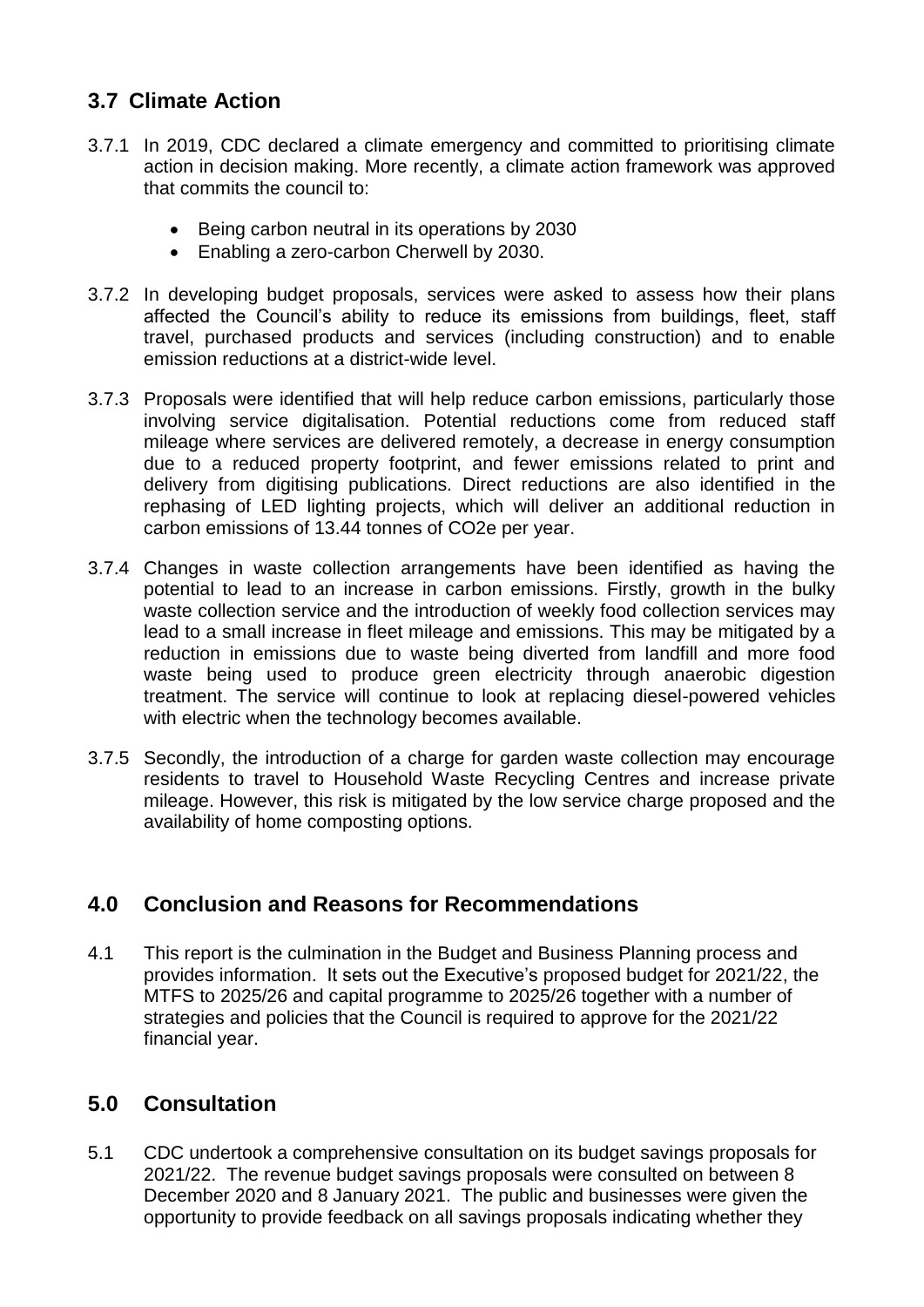were supported or not. Additionally, comments explaining why savings proposals were supported or not could also be provided. Responses were received from 383 people and organisations. The responses to the consultation have been considered in arriving at the final proposals contained within this report. A summary of the consultation responses is contained in Appendix 8.

- 5.2 The Budget Planning Committee considered the revenue budget pressures and savings proposals in a report on 15 December 2020. The Budget Planning Committee met on 5 January 2021 to consider the capital bids and slippage from 2020/21. Its comments have been taken into account in arriving at these proposals and are summarised in Appendix 9.
- 5.3 The Accounts, Audit and Risk Committee considered and recommended to full Council the Treasury Management Strategies and the associated Appendices on 20 January 2021.
- 5.4 The Overview and Scrutiny Committee considered the Business Plan on 12 January 2021.

## **6.0 Alternative Options and Reasons for Rejection**

6.1 It is a legal requirement to set a balanced budget and the recommendations as outlined set out a way to achieve this. The following alternative option has been identified and rejected for the reasons set out below.

Option 1: To reject the current proposals and make alternative recommendations. If alternative recommendations are agreed for 2021/22 the Council will not be aware of the medium-term implications of these options.

## **7.0 Implications**

### **Financial and Resource Implications**

7.1 The financial implications are set out in this report. The Council has a statutory duty to set a balanced budget and could be subject to intervention of the Secretary of State if it failed to do so.

Through setting tax levels in accordance with the recommendations, the tax set should raise the amount required to be met from the Collection Fund to pay the precepts to Oxfordshire County Council and Police and Crime Commissioner for Thames Valley as well as to meet this Council's demand, which includes local precepting authority precepts.

Comments checked by: Michael Furness, Assistant Director of Finance, 01295 221845, [Michael.Furness@cherwell-dc.gov.uk](mailto:Michael.Furness@cherwell-dc.gov.uk)

#### **Legal Implications**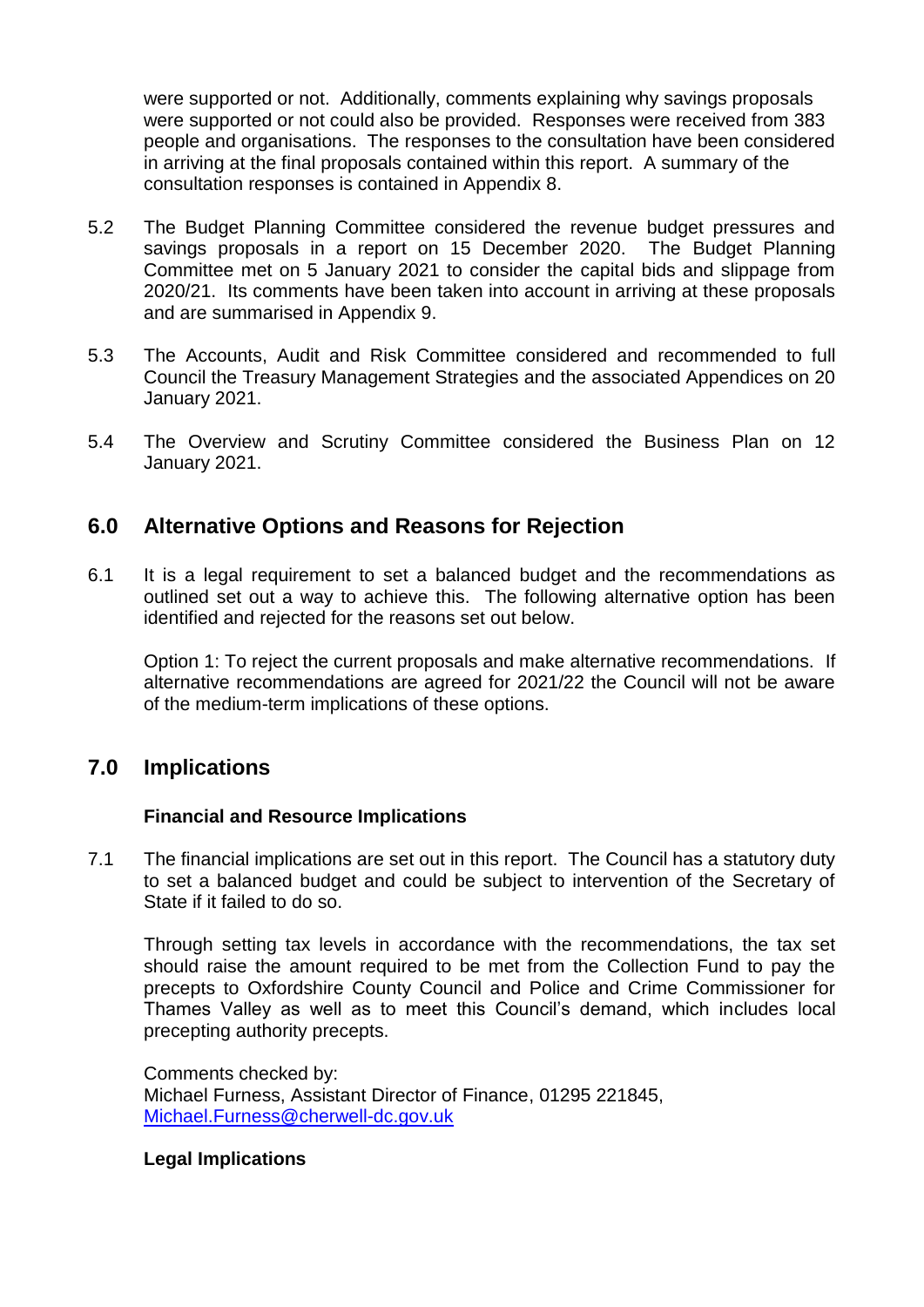7.2 The Council is legally required to set a balanced budget each year, the legal framework for which is set out in the main body of this report. Officers consider the recommendations will achieve this if approved by full Council.

Comments checked by: Chris Mace, Solicitor, 01295 221808, [christopher.mace@cherwell-dc.gov.uk](mailto:christopher.mace@cherwell-dc.gov.uk)

#### **Risk Implications**

7.3 The Business Plan and MTFS are linked in the Leadership Risk Register which is reported monthly. The report also highlights the relevance of maintaining a minimum level of reserves and budget contingency to absorb the financial impact of changes and unforeseen events during the year. Any increase in risk will be escalated through to the Leadership Risk Register.

Comments checked by:

Louise Tustian, Head of Insight and Corporate Programmes, [louise.tustian@cherwell-dc.gov.uk,](mailto:louise.tustian@cherwell-dc.gov.uk) 01295 221786

### **Equality and Diversity Implications**

- 7.4 The Equality Act 2010 imposes a duty on local authorities that, when making decisions of a strategic nature, decision makers must exercise 'due regard to the need to eliminate unlawful discrimination… advance equality of opportunity… and foster good relations.
- 7.5 In developing budget and business planning proposals, all services have considered the potential impact of change with respect to equality, diversity and inclusion, in line with our new framework: Including Everyone. Where a potential material service impact has been identified, an initial Equality Impact Assessment has been completed and these are available as background papers to this report. An overarching summary impact assessment, taking into account the overall impact of the budget proposals is published as Appendix 7.

Comments checked by: Robin Rogers, Head of Strategy, 07789923206, [robin.rogers@cherwell-DC.gov.uk](mailto:robin.rogers@cherwell-DC.gov.uk)

## **8.0 Decision Information**

| <b>Key Decision</b>                    | N/A as not an Executive report |
|----------------------------------------|--------------------------------|
| <b>Financial Threshold Met:</b>        | N/A                            |
| <b>Community Impact Threshold Met:</b> | N/A                            |
| <b>Wards Affected</b>                  |                                |